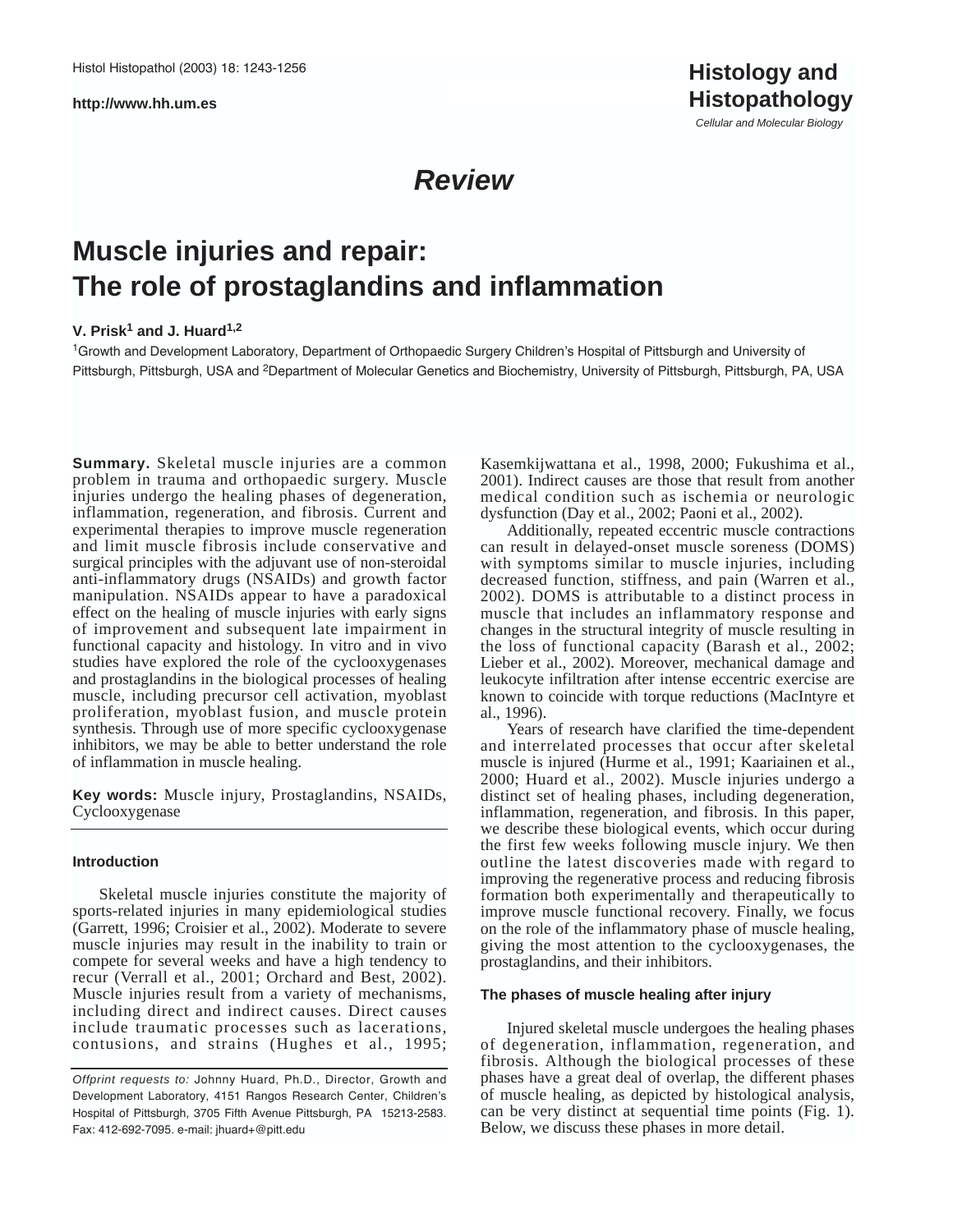## **Degeneration**

Trauma to muscle tissue disrupts the integrity of the sarcomere, sarcolemma, and basal lamina, leading to the ingress of extracellular calcium as well as the activation of the complement cascade (Carpenter and Karpati, 1989; Orimo et al., 1991). Intrinsic proteases autodigest disrupted and subsequently necrotic myofibers (Ebisui et al., 1995; Mbebi et al., 1999). The tendon-myofibertendon units are disrupted and the ruptured myofibers retract forming a gap (Kaariainen et al., 2000). Skeletal muscle is richly vascularized, and capillary injury results in a hematoma that fills this gap. The upregulation of adhesion molecules and cytokines influences local vascular permeability and blood flow, thus accelerating the ensuing inflammatory response and resultant edema. Toxic free radical species develop and can impair excitation-contraction coupling, induction of proteolysis, and subsequent necrosis of myofibers both in the traumatized tissue and in healthy tissue located nearby (Clanton et al., 1999). In addition to mechanical damage, the myofibers become denervated through destruction of intramuscular nerve branches and separation of the fiber segment containing the neuromuscular junction from the remainder of the myofiber (Rantanen et al., 1995b).

Little attention has been paid to finding ways to limit the degeneration that occurs with muscle injury. In order to affect this phase, one must employ preventative medicine techniques. Some have suggested the use of antioxidant substances prior to sporting activities. However, studies on antioxidant or free radical inactivating substances like vitamin E, vitamin C, and Nacetyl cysteine have failed to show promising results (Childs et al., 2001; Beaton et al., 2002).

## Inflammation

Inflammation is an early response to muscle tissue injury and involves coordination between the immune system and the injured tissue. This phase is, perhaps, the least distinct phase as its processes overlap with all of the other phases of muscle injury and repair (Fig. 1). It is known that within the first day after muscle injury, small blood vessels, neutrophils, activated macrophages, and



Fig. 1. Injured muscle undergoes the healing phases of degeneration, inflammation, regeneration, and fibrosis. Muscle inflammation after injury results in the release of growth factors, cytokines, free radicals, and other mediators, which set up a microenvironment that overlaps with all of the healing phases. Muscle degeneration involves marked myofiber necrosis and early inflammatory cell infiltration. Muscle regeneration is most clearly defined by the presence of centronucleated myofibers. Muscle fibrosis results from collagen deposition between regenerated myofibers.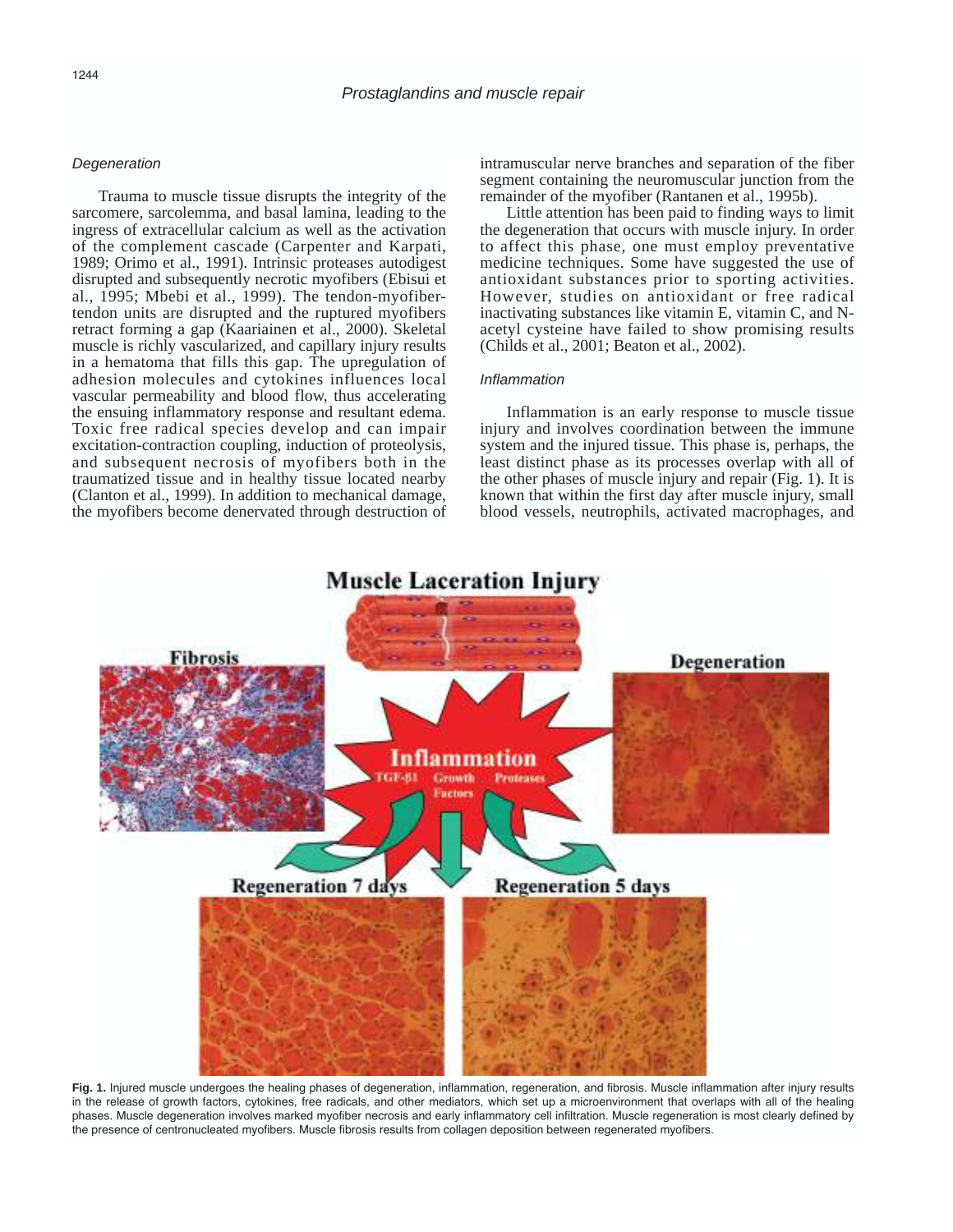T-lymphocytes infiltrate the hematoma between the ruptured myofibers (Fielding et al., 1993; Tidball, 1995; Frenette et al., 2000; MacIntyre et al., 2000). The invading neutrophils are followed by different populations of macrophages (Lapointe et al., 2002). Some macrophages are believed to be involved mainly in phagocytosis and removal of cellular debris, though they also may participate with neutrophils in evoking nonspecific tissue damage due to the spillage of degradative enzymes (Lapointe et al., 2002). Like neutrophils, these activated macrophages release proinflammatory cytokines, prostanoids, collagenases, and many potentially cytotoxic compounds such as peroxynitrite, which can lead to further muscle degeneration and excitation-contraction uncoupling outside of the zone of injury (Beckman and Koppenol, 1996; Witko-Sarsat et al., 2000). Other populations of macrophages do not phagocytose degenerating skeletal muscle fibers; rather, they produce early cytokine and growth factor signals during the regenerative process (McLennan, 1993; St Pierre and Tidball, 1994).

In addition to the inflammatory cell response, the myogenic cells are potentially capable of secreting growth factors, cytokines, and prostanoids, which affect the regenerative microenvironment and contribute to the symptomatology of muscle injuries. Various growth factors released during the inflammatory phase have well described roles in both the muscle regeneration phase and the formation of muscle fibrosis after severe injury (Huard et al., 2002; Li and Huard, 2002). Altering the inflammatory process may have both beneficial and detrimental effects. Limiting inflammation may theoretically reduce excessive muscle degeneration and signals for scar formation, but reducing the availability of growth factors, cytokines, and prostaglandins may inhibit strong signals that promote the regenerative process as well. This paradox is explored in more detail later in this review.

#### **Regeneration**

Whereas active muscle degeneration and inflammation are occurring at the injury site in the first few days, muscle regeneration begins to take precedence during the first week post-injury (Kaariainen et al., 2000; Huard et al., 2002). Satellite cells are activated as early as 24 hours post-injury, but the beginning of the regenerative phase is marked by the subsequent myoblast proliferation, which culminates in myoblast differentiation and fusion into multinucleated myofibers and eventually mature myofibers (Rantanen et al., 1995a; Zammit and Beauchamp, 2001; Huard et al., 2002). In fact, some researchers theorize that the disruption of the sarcolemma and basal lamina after muscle injury releases and activates previously quiescent satellite cells and muscle stem cells residing between these structures (Hurme and Kalimo, 1992; Bischoff, 1994; Qu-Petersen et al., 2002). Growth factors released at the injury site, including Insulin-like Growth Factor-1

(IGF-1), basic Fibroblast Growth Factor (bFGF), Epidermal Growth Factor (EGF), Hepatocyte Growth Factor (HGF), and Transforming Growth Factor Beta-1 (TGF-ß1), have been shown to influence the proliferation and differentiation of myoblasts and muscle stem cells in vitro (Sheehan and Allen, 1999; Deasy et al., 2002; Huard et al., 2002). In vivo studies of muscle laceration, contusion, and strain have shown that IGF-1, bFGF, and, to a lesser extent, Nerve Growth Factor (NGF) injected at early time points post-injury (2, 5, and 7 days) are all capable of enhancing muscle regeneration (Kasemkijwattna et al., 1998, 2000; Menetrey et al., 2000). Of particular interest, IGF-1 plays an influential role in the muscle regenerative process by stimulating myoblast proliferation, differentiation, and, eventually, myofiber protein synthesis and hypertrophy (Engert et al., 1996; Damon et al., 1998). As the local environment during muscle regeneration overlaps with the inflammatory process, prostaglandins released in the injured muscle may also contribute or be essential to the action of growth factors in myofiber regeneration. We discuss the role of inflammatory mediators in satellite cell activation, growth factor regulation, and myoblast differentiation in further detail below.

## Fibrosis

The growth factors released from resident macrophages, myogenic precursor cells, and other cellular mediators of the injury process do not always act to augment the regenerative process. In fact, EGF, myostatin, and TGF-ß1 have been shown to inhibit skeletal muscle regenerative processes both in vitro and in vivo (Doumit et al., 1993; Mendler et al., 2000; Yamanouchi et al., 2000; Fukushima et al., 2001; Taylor et al., 2001; Rios et al., 2002; Langley et al., 2002; Li and Huard, 2002). It has been documented that the hematoma in the necrotic muscle gap begins to be replaced by a connective tissue scar made of type III and then type I collagen starting as early as the third day post-injury (Kaariainen et al., 2000). This fibrotic tissue provides early support for ruptured myofibers, but as it becomes increasingly dense over the course of seven to fourteen days post-injury, it restricts the regenerative growth of myofibers (Kaariainen et al., 2000; Li and Huard, 2002). The dense fibrotic tissue that develops after severe muscle injuries not only prevents the myofiber stumps from rejoining but also may prevent new axons from reaching muscle fibers to create neuromuscular junctions (Kaariainen et al., 2000). Thus, those fibers may undergo atrophy following denervation.

TGF-ß1 has been implicated in the pathogenesis of fibrosis in many tissues, including those of the lung, kidney, central nervous system, heart, and liver (Czaja et al., 1989; Khalil et al., 1993; Logan et al., 1994; Lijnen et al., 2000; Ina et al., 2002; Venkatesan et al., 2002). Similarly, TGF-ß1 has been found to be associated with the muscle necrosis and fibrosis that occur in Duchenne muscular dystrophy and dermatomyositis as documented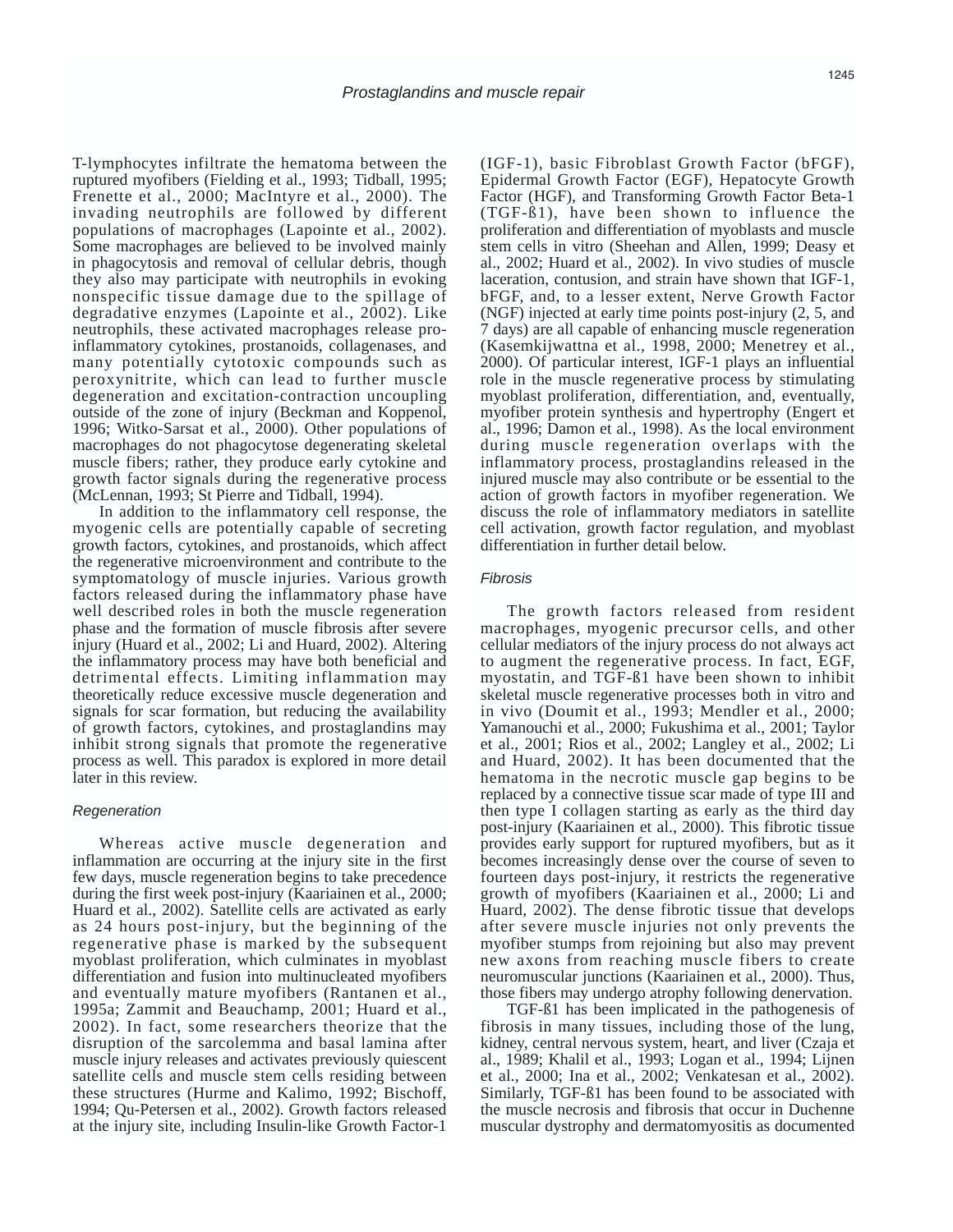via human muscle biopsy specimens (Yamazaki et al., 1994; Confalonieri et al., 1997; Bernasconi et al., 1999; Amemiya et al., 2000). TGF-ß1 acts during inflammation and fibrosis to stimulate the production of extracellular matrix proteins and, concurrently, to inhibit their degradation (Broekelmann et al., 1991; Seeland et al., 2002). Additionally, TGF-ß1 appears to lead to the differentiation of myoblasts and muscle-derived stem cells into a myofibroblast lineage that eventually contributes to the development of fibrosis (Li and Huard, 2002). The high risk of injury recurrence and loss of muscle strength after muscle injuries may be attributable to the lack of congruity and structural integrity that results from TGF-ß1–induced fibrosis within the muscle.

## **Current and experimental therapeutics of muscle injuries**

Recurrence of injury, persistent weakness, and inflexibility all prolong the disability that occurs with muscle injury. For several decades, clinicians and scientists have been looking for ways to limit this disability in order to help patients return to their previous level of function. Clinically, mild to moderate acute muscle injuries are treated in accordance with the R.I.C.E. principle (Rest, Ice, Compression, Elevation), other physical modalities (e.g., therapeutic ultrasound), and non-steroidal anti-inflammatory drugs (NSAIDs) (Kellett, 1986). However, some physical modalities have shown only limited benefit experimentally—e.g., the ability of therapeutic ultrasound to stimulate satellite cell proliferation (Rantanen et al., 1999). In terms of more novel therapies, research has documented that stimulating muscle regeneration with growth factors or, alternatively, inhibiting the formation of muscle fibrosis leads to improvement in muscle functional recovery. Blocking TGF-ß1 and thus reducing scar tissue through use of the agents suramin, decorin, or γ-interferon also facilitate improved muscle functional recovery (Fukushima et al., 2001; Chan et al., 2002; Foster et al., 2003). For more severe injuries, particularly laceration injuries, suture repair conveys some benefit over immobilization, in that it also reduces scar formation and helps in the recovery of more muscle strength (Menetrey et al., 1999).

Although it is possible to enhance muscle regeneration via the addition of growth factors like IGF-I and limit muscle fibrosis via the utilization of anti-TGFß1 agents, it is unclear as to how the inflammatory process should be manipulated. Recent data suggest that treatment of skin wounds with newer NSAIDs, the cyclooxygenase-2 selective inhibitors, can reduce scar tissue formation, but whether this occurs in skeletal muscle is unknown (Wilgus et al., 2003). Previous experimental results have suggested a paradox with early improvement but subsequent decline in muscle function following both corticosteroid and NSAID drug treatments (Mishra et al.,1995; Beiner et al., 1999). Although the regenerative and fibrotic phases of muscle healing have been extensively studied in the past, the summative effects of the inflammatory process and its overlap with these phases of healing remain unclear. For the remainder of this review, we focus on the NSAIDs and their effects on the muscle healing process.

## NSAIDs and cyclooxygenases

Prostaglandins have been identified and implicated as major factors in tissue inflammation for many years after the discovery that aspirin and other NSAIDs, which inhibit prostaglandin synthesis, also attenuate acute inflammation (Vane, 1971). Furthermore, injection of prostaglandins into various tissues can potentiate the signs of inflammation induced by bradykinnin and histamine (Lewis et al., 1974, 1975). Many prostaglandins are synthesized by the cyclooxygenase enzyme. Cyclooxygenase comes in multiple isoforms and catalyzes multiple steps in the conversion of arachidonic acid to various prostaglandins. Proinflammatory mediators induce the synthesis of prostaglandins through phospholipase A2 (PLA2) mediated release of membrane-associated arachidonic acid and induction of cyclooxygenase enzyme activity (Murakami et al., 2000a). Three isoforms of cyclooxygenase have been described to date. Cyclooxygenase-1 (COX-1) is produced constitutively, synthesizes prostaglandins important for homeostasis, and appears to play a small role in early inflammation (Murakami et al., 2000b; Tilley et al., 2001). Cyclooxygenase-2 (COX-2) is an inducible isoform that plays a major role in the mediation of pain and inflammation after injury. Increased COX-2 products, such as  $PGE<sub>2</sub>$ , appear to sensitize local nociceptor terminals, thereby increasing peripheral hypersensitivity to pain (Mense, 1981; Zhang et al., 1997; Smith et al., 1998; Hedenberg-Magnusson et al., 2002). There is also evidence that interleukins and other inflammatory mediators lead to prostaglandin-mediated sensitization to pain in the spinal cord and other areas of the central nervous system (Smith et al., 1998; Samad et al., 2001). Likewise, multiple studies have proven the effectiveness of selective COX-2 inhibitors in the reduction of postoperative and arthritic pain (Sinatra, 2002). Cyclooxygenase-3 (COX-3) is a recently described isoform of cyclooxygenase that appears to be involved in processes such as fever and is inhibited by acetaminophen (Botting, 2000; Chandrasekharan et al., 2002). Unlike COX-1 and COX-2, COX-3 does not appear to have significant involvement in tissue inflammation.

The older cyclooxygenase inhibitors display variable selectivity for the COX-1 and COX-2 isoforms, usually with greater selectivity for COX-1 than COX-2. However, newer drugs (e.g., celecoxib, rofecoxib, valdecoxib) demonstrate far greater COX-2 selective inhibition, and with their superior gastrointestinal safety and lack of clinical effect on platelet function, are now prescribed for arthritis, postoperative pain, and,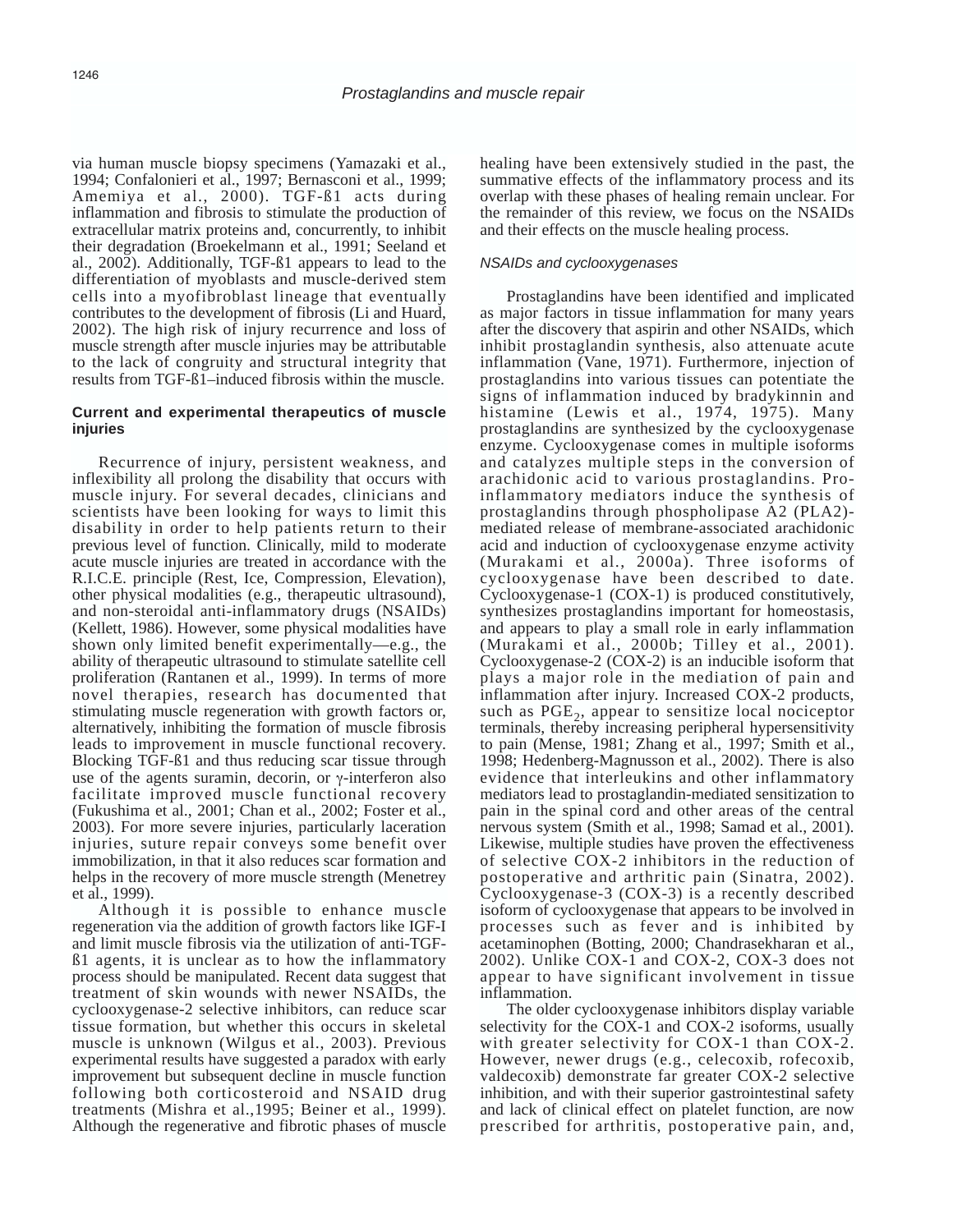occasionally, acute soft tissue injury. These agents are clearly capable of reducing the pain associated with various insults, but it remains unclear whether they have beneficial or detrimental effects on the complex process of muscle repair and recovery of strength. Although many studies have looked at the role of non-selective NSAIDs in muscle healing, there is a paucity of information regarding the effects of the COX-2 selective inhibitors in this process.

### NSAIDs and muscle functional recovery

In addition to the R.I.C.E. principle, clinicians often recommend that NSAIDs be taken in the first few days after injury to limit inflammation and pain. However, some studies indicate early functional and histological improvement with the use of NSAIDs but concomitant loss of functional capacity at later time points (Fig. 2). In animal models and humans, NSAIDs are capable of decreasing prostaglandin concentrations, limiting edema, and delaying the inflammatory process in traumatized skeletal muscle (Almekinders, 1999; Trappe et al., 2001). Salminen and Kihlstrom (1987) noted that NSAIDs provide a cytoprotective effect on exercised muscle with a reduction in myofibrillar inflammatory cells and myonecrosis at 48 hours post-exercise injury in mice. However, Almekinders and Gilbert (1986) reported a delay in muscle regeneration and no significant effect on tensile strength recovery (force to rupture) in a rat tibialis anterior strain injury when treated with the NSAID piroxicam.

In a later study, Obremsky et al. (1994) investigated contractile strength recovery and tensile strength, and conducted histological analysis of strain-injured muscle in rabbits. In their study, contractile forces at day 1 postinjury showed approximately 20% improvement with piroxicam treatment as compared to untreated controls. No further significant improvements were observed at 2, 4, or 7 days follow-up. As with Almekinders and Gilbert (1986), no change in tensile strength was noted at any time point. The rabbit model utilized by Obremsky et al. also demonstrated similar histologic responses to



**Fig. 2.** The NSAIDs have been shown to improve early functional capacity of injured muscle but lead to deficits in late functional capacity. NSAIDs may improve early outcome by limiting the destructive effects of inflammation, while NSAID inhibition of regenerative signals from the inflammatory process may result in late functional deficits.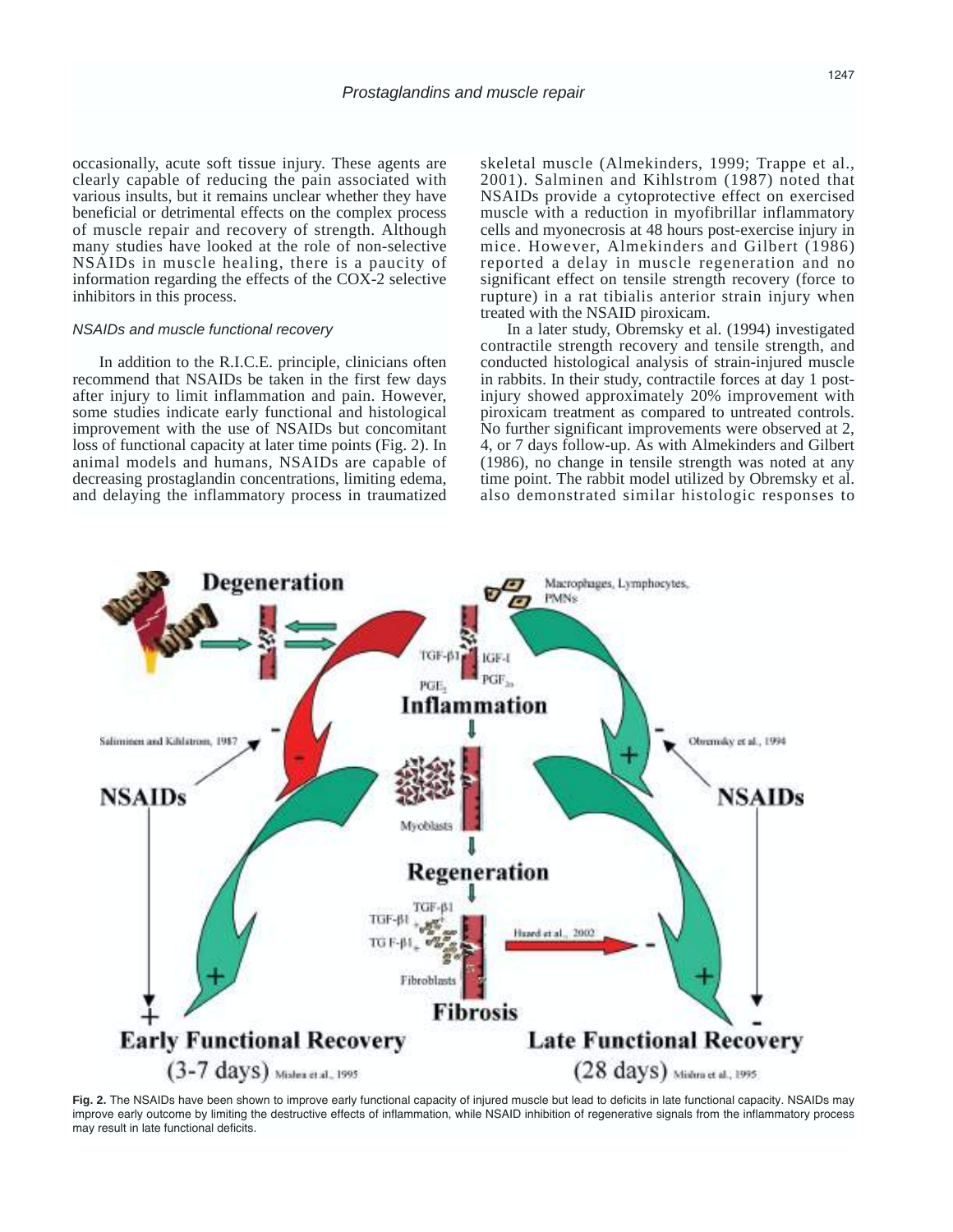piroxicam treatment, including the inhibition of inflammatory cell infiltration, myonecrosis, and collagen deposition but limited myofiber regeneration. Thus, though the NSAID piroxicam improved contractile forces and limited inflammation very early, it is uncertain as to whether the associated inhibition of myofiber regeneration could lead to deficits in functional capacity at later time points post-injury.

To investigate this matter further, Mishra et al. (1995) studied the effects of the NSAID flurbiprofen on eccentric contraction–induced muscle injury in the extensor digitorum longus of the rabbit up to 28 days post-injury. They found that flurbiprofen conveyed a short-term protective effect in the first week with more complete recovery of muscle strength. Yet, again, their results also suggested a delay in the regenerative process between 3 and 7 days. Even though functional recovery was improved at early time points upon flurbiprofen treatment, at 28 days the researchers recorded an unexplained reduction in torque production by the treated muscles. The reason for this occurrence is unknown as no follow-up studies were performed at time points between 7 and 28 days.

When NSAID therapies have been examined in human muscle injuries, more conflicting results have been observed. Reynolds et al. (1995) studied the effects of the NSAIDs meclofenamate and diclofenac in a double-blind, placebo-controlled study of healing after acute hamstring muscle strains. Unexpectedly, the groups with severe muscle strains experienced significantly more persistent pain when treated with the NSAIDs as compared to the control group. Similarly, Bourgeois et al. (1999) found no significant difference in perceived, post-exercise muscle soreness upon treatment with the NSAID naproxen, though significant improvement occurred at 48 hours, including the return of voluntary knee extension torque to baseline. Conversely, a more recent study by Sayers et al. (2001) showed that ketoprofen treatment 36 hours after intense eccentric muscle contraction exercise reduced soreness and improved maximal isometric force production. NSAIDs are typically given to patients after muscle injury to limit pain. Whether or not this practice results in a premature return to activity and subsequent early re-



**Fig. 3.** Muscle injuries result in the release and activation of satellite cells and muscle stem cells that proliferate, fuse, and differentiate into mature myofibers. The muscle stem cells also can differentiate into other tissues, including nerve and blood vessel. Cyclooxygenase activity (COX) by isoform 1 or 2 produces prostaglandins that play a role in each of these processes.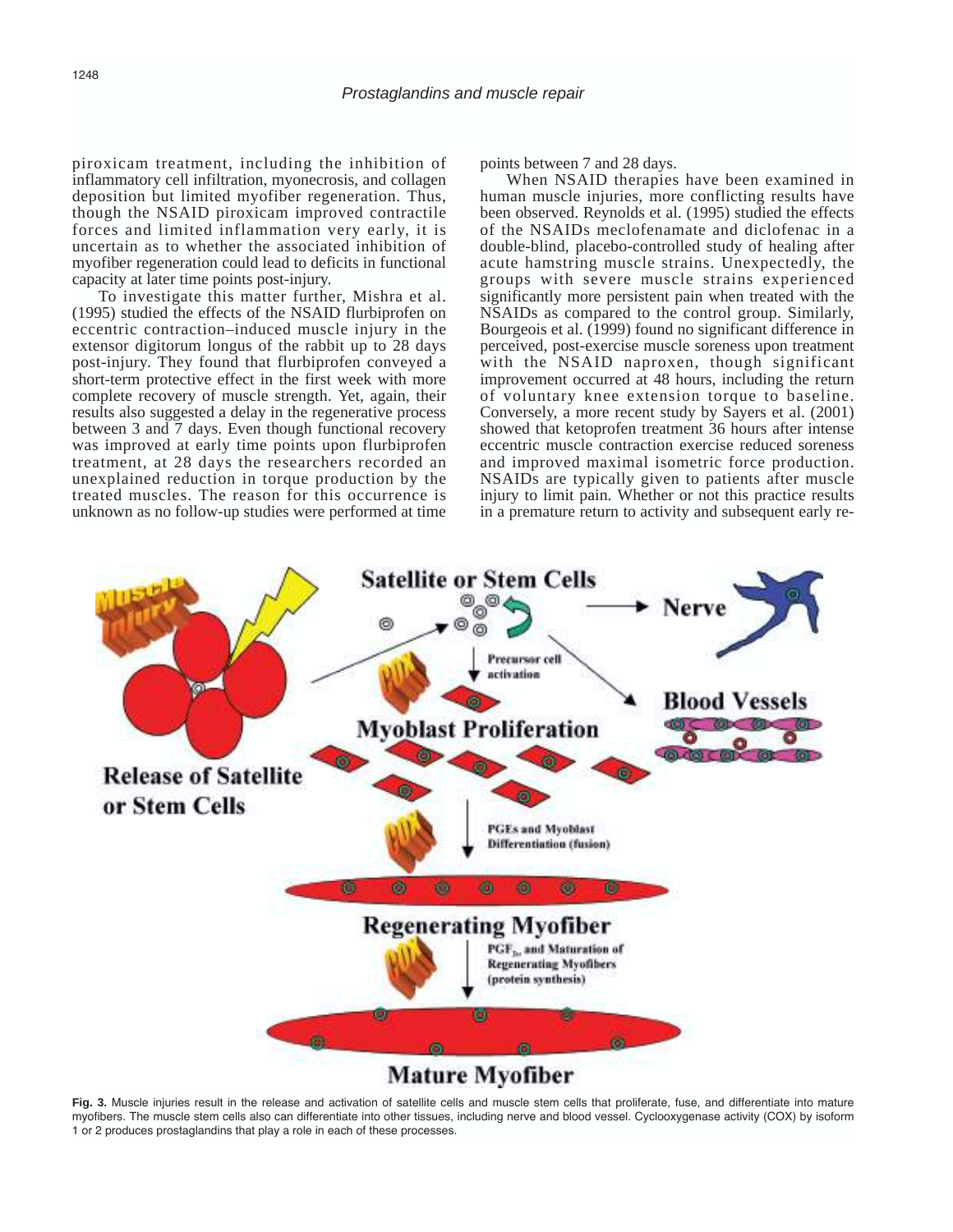injury of the previously traumatized muscle is unclear.

Making comparisons amongst the many studies using NSAIDs to treat muscle injuries is complex due to a great deal of variability in the experimental methods. Inconsistencies among the mentioned studies are confounded by the use of different NSAIDs with different specificities for various cyclooxygenase isoforms, timing of outcome measurements, dosage and administration routes of drugs, magnitude or type of damaging force (i.e., laceration, contusion, strain), and/or muscle type injured. Intervention with NSAIDS during the early inflammatory process may significantly affect the long-term outcomes of skeletal muscle injuries, and thus necessitates further investigation to understand the effects of inactivating the cyclooxygenase enzymes during skeletal muscle repair.

#### **Prostaglandins and muscle repair biology**

In the remainder of this paper, we focus on the biological processes in which prostaglandins are known to play a role during muscle repair. The prostaglandins, which are largely produced during the inflammatory phase after muscle injury, also have a role in the regenerative and fibrosis phases of muscle repair. Mechanistically, the regenerative phase of muscle healing can be broken down into the components of precursor cell activation, proliferation, fusion, and differentiation into mature myofibers (Fig. 3). Through further examination of past research it may be possible to formulate an understanding of the paradoxical early functional improvement and later functional impairment occasionally seen with NSAID therapies.

#### Prostaglandins in muscle inflammation

Skeletal muscle can produce  $PGE_1$ ,  $PGE_2$ ,  $PGF_{2\alpha}$ , and other prostaglandins both *in situ* and *in vitro* (Young and Sparks, 1979; Berlin et al., 1979; Rodemann and Goldberg, 1982; Palmer et al., 1983; Wennmalm and Fitzgerald, 1988; McLennan, 1991). In particular,  $PGE<sub>2</sub>$ concentrations have been shown to be increased in injured or painful muscle (McArdle et al., 1994; Hedenberg-Magnusson et al., 2002). Additionally, both dystrophin-deficient mdx mouse muscle and muscle in patients with Duchenne muscular dystrophy release an increased amount of  $PGE_2$  in response to contractile activity (Jackson et al., 1991; McArdle et al., 1991, 1992). McArdle et al. (1994) further noted that regenerating myofibers display enhanced phospholipase activity and release more PGE<sub>2</sub>.

PGE<sub>2</sub> appears to have multiple functions in the muscle inflammatory process, including chemotaxis of inflammatory cells, stimulation of pro-inflammatory cytokines, induction of nitric oxide synthase, and vasodilatation with increased vascular permeability (Murata et al., 1997; Lapointe et al., 2002). Many inflammatory mediators (IL1ß, TNF $\alpha$ , and others) are capable of enhancing  $PGE<sub>2</sub>$  production by a variety of cell types (Jourdan et al., 1999; Walch and Morris, 2002; Bradbury et al., 2002). Further enhancement of the inflammatory phase by the presence of  $PGE_2$  may lead to excess degradation of myofibers within the injured area. The added inflammation, pain, disruption of excitation-contraction coupling, and calcium homeostasis attributable to  $PGE$ <sub>2</sub> likely reduces early recovery of muscle functional capacity in the injured athlete. Thus, inhibition of this process through the use of NSAIDs could explain the early functional improvement that may occur with these drugs.

## Prostaglandins in precursor cell activation and myoblast proliferation

Prostaglandins released during the inflammatory phase contribute toward the microenvironment that overlaps with precursor cell activation and proliferation during the regenerative phase of muscle healing. A complex interaction appears to exist between growth factors and prostaglandins in control of cell proliferation. Past experiments commonly employed a peptide growth factor with a prostaglandin, like  $PGF_{2\alpha}$ , to achieve the passage of a larger number of cells through the cell cycle (de Asua et al., 1977; O'Farrell et al., 1979). The connection between  $PGF_{2\alpha}$  and cell proliferation was described many years ago but is still not completely understood (Taylor and Polgar, 1977). Although it is clear that prostaglandins have a function in cellular proliferation *in vitro*, it is unclear what role prostaglandins play in muscle precursor cell activation and/or subsequent myoblast proliferation and differentiation after injury *in situ*.

Immediately after muscle injury, satellite cells and stem cells within the basal lamina of myofibers are released and activated from the quiescent state to the activated state to divide and eventually participate in the regeneration of myofibers (Rantanen et al., 1995a; Huard et al., 2002). Mitogenic stimulation of multiple quiescent cell types by the addition of serum to medium typically results in increased expression of COX-2 *in vitro* (O'Banion et al., 1992; Pilbeam et al., 1993). This finding correlates with the complex role of COX-2 in the cell cycle dynamics of neoplasia, and one could postulate that COX-2 plays a related role in initiating proliferation of satellite cells or muscle stem cells (Rossi et al., 1989; Steiner et al., 1995; Cao and Prescott, 2002). Moreover, Steiner et al. (1995) noted that the rise in COX-2 protein levels after changing from serum depletion to serum stimulation of myoblasts is only transient, suggesting that COX-2 expression might only be of significance in stimulating re-entry of satellite cells into the cell cycle rather than being essential for continued exponential proliferation of those cells. Studies in human fibroblasts have shown that COX-2 induction by IL1-b is more pronounced in quiescent cells within the  $G_0$  phase than in cells in cycle (Gilroy et al., 2001). Theoretically, NSAID inhibition of COX-2 may lead to a decreased number of active muscle stem cells,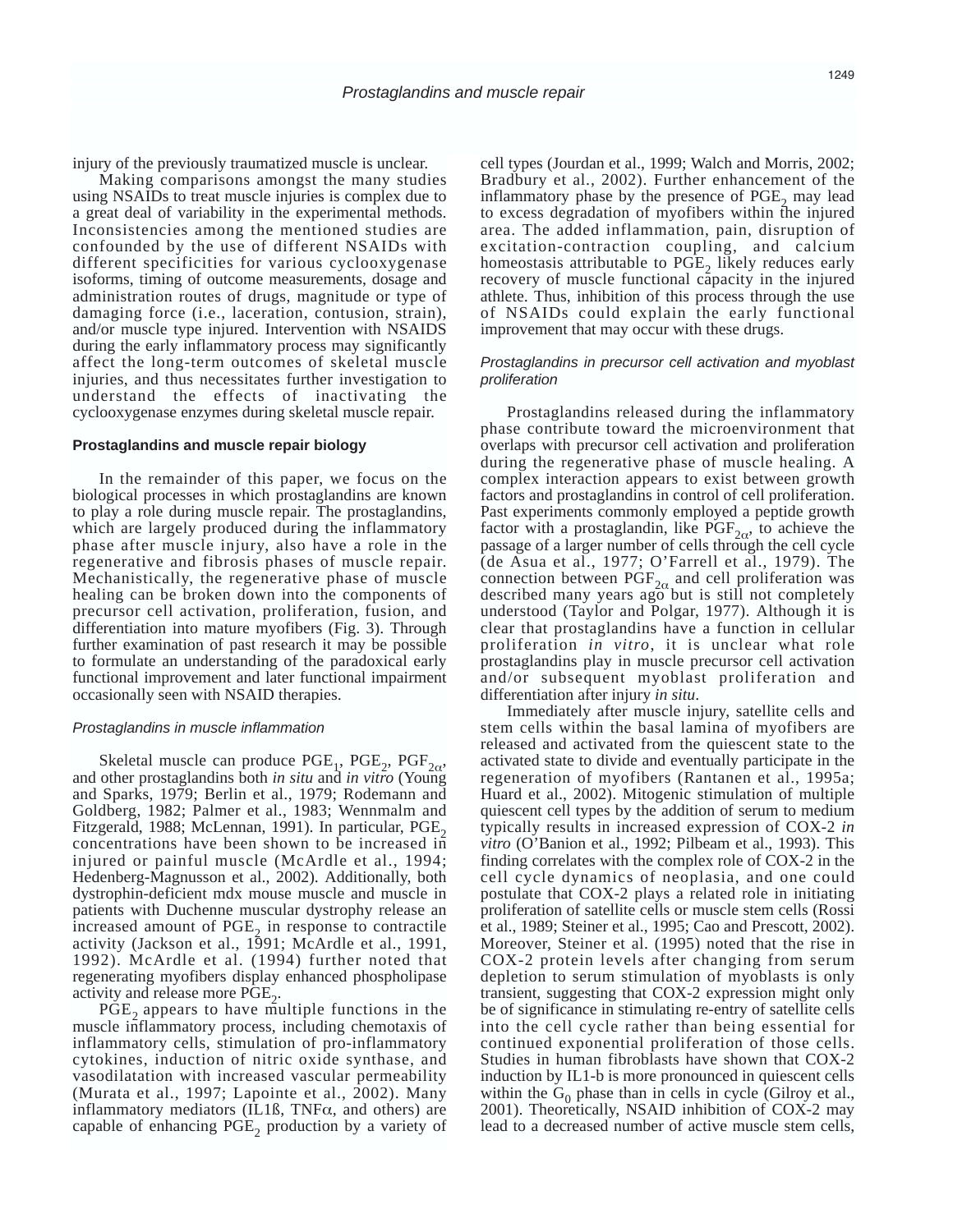satellite cells, or myofibroblasts contributing to myogenic, vascular, neurologic, or fibrotic tissue synthesis. How this might contribute to early versus late recovery of muscle functional capacity is too complex to decipher at this time.

## Prostaglandins in myoblast fusion and differentiation

Cyclooxygenase products not only affect cell proliferation and growth, but also display complex mechanisms in muscle differentiation and maturation. After muscle injury, activated, previously quiescent satellite cells proliferate and fuse to form multinucleated myofibers that later differentiate into mature myofibers (Huard et al., 2002). Early work by Zalin (1977) revealed that NSAIDs prevent cell fusion in cultured chick myoblasts. Zalin (1987) later suggested that a change from  $\text{PGF}_{2\alpha}$  production to E series prostaglandin production contributed to the transition from the proliferating state to the differentiated state. Overall, the control of myoblast fusion involves a complex interaction between ion channels, prostaglandins, and acetylcholine receptors (Entwistle et al., 1988a,b). Entwistle et al. (1988a) suggested that fusion is controlled by depolarization initiated through activation of the acetylcholine receptor or prostaglandin actions on chloride channels.

Hausman et al. have published numerous studies on the role of prostaglandins in early cell surface events leading to the fusion of myoblasts (Hausman and Velleman, 1981; Hausman et al., 1986, 1990; Hausman and Berggrun, 1987; Santini et al., 1987, 1988; Elgendy and Hausman, 1990). These studies have led to the conclusion that a G-protein–mediated event results from the binding of prostaglandins to their receptors and subsequent membrane organization events, which allow for cell-cell adhesion and fusion into myotubes (Santini et al., 1987, 1988; Hausman et al., 1990; Elgendy and Hausman, 1990). Myoblasts grown in the NSAID indomethacin fail to differentiate into myotubes, and this block of cell-cell adhesion can be reversed via addition of exogenous prostaglandin to the cell culture medium (Santini et al., 1988). Furthermore, administration of indomethacin or aspirin to chick embryos has been found to decrease the number of myonuclei incorporated into the embryo muscles (McLennan, 1987b). Overall, the prostaglandins appear to be important mediators of myoblast fusion and formation of multinucleated myofibers.

Schutzle et al. (1984) have suggested that E series prostaglandins may contribute to muscle differentiation by stimulating the production of muscle-specific proteins. They observed that indomethacin treatment reduced creatine kinase accumulation in cultured chick myotubes and that this outcome could be reversed by adding  $PGE_1$  and  $PGE_2$  to the medium (Schutzle et al., 1984). Similarly, chick embryos treated with aspirin or indomethacin develop disrupted myofibrils and lack creatine kinase, resulting in a muscular dystrophy-like

myopathy (McLennan, 1985, 1987a). McLennan (1987a) also observed the loss of both thick and thin filaments from the myofibrillar apparatus with abnormal contacts between the developing myofibers. The simultaneous administration of  $\overline{PGE}_1$  reversed the effects of the NSAIDs on creatine kinase levels and muscle structure (Schutzle et al., 1984; McLennan, 1985, 1987a). Even though prostaglandins may be essential for embryonic myogenesis, their importance to adult muscle cell differentiation from myoblast to myofiber after injury is unclear. For instance, Thorsson et al. (1998) used a rat gastrocnemius contusion injury model to demonstrate that intramuscular injection of the NSAID naproxen did not appear to affect the formation of regenerating myofibers from satellite cells. In looking at the NSAID paradox of early versus late effects on the recovery of functional capacity in injured muscle, it is conceivable that inhibition or delay of myoblast differentiation due to inhibition of prostaglandin synthesis could lead to demonstrated losses at later time points.

#### **Prostaglandins and muscle protein synthesis**

 $PGF_{2\alpha}$  and  $PGE_2$  appear to perform conflicting actions when it comes to protein turnover rates in skeletal muscle. Early on it was discovered that  $PGE<sub>2</sub>$ could lead to net protein degradation, possibly via activation of the lysosomal apparatus, and that  $\overline{PGF}_{2\alpha}$  played a role in stimulating muscle protein synthesis and growth, especially under insulin stimulation (Palmer et al., 1989; Thompson et al., 1993; Hussey and Tisdale, 2000). Additionally, prostaglandins appear to act as messengers in the regulation of tension-induced muscle protein turnover rates (Smith et al., 1983; Palmer et al., 1983; Vandenburgh et al., 1990, 1995; Trappe et al., 2002). McMillan et al. (1987) showed that a stimulus for muscle hypertrophy increased muscle protein synthesis and that the NSAID fenbufen inhibited this increase. Furthermore, Trappe et al. (2002) reported that over-thecounter dosing of both ibuprofen and acetaminophen could suppress the normal rise in protein synthesis that occurs after eccentric contraction exercise in humans. Their follow-up studies revealed that  $PGF_{2\alpha}$  levels were elevated significantly in human vastus lateralis biopsies following a high intensity eccentric contraction exercise protocol and that these levels could be reduced by both ibuprofen and acetaminophen (Trappe et al., 2001).

Vandenburgh et al. (1993) revealed that more than 90% of the prostaglandin production during muscle stretch arises from the myofibers rather than from fibroblasts. Vandenburgh et al. (1995) further demonstrated that cyclooxygenase activity and  $PGF_{2\alpha}$  production are elevated greatly within 24 hours by mechanical stretch of mature avian myoblast cultures. Moreover, the stretched skeletal myofibers displayed higher COX-2 expression as compared to nearly undetectable constitutive COX-1 expression. Although conflicting studies exist, the aforementioned data suggest that the inducible COX-2 enzyme and its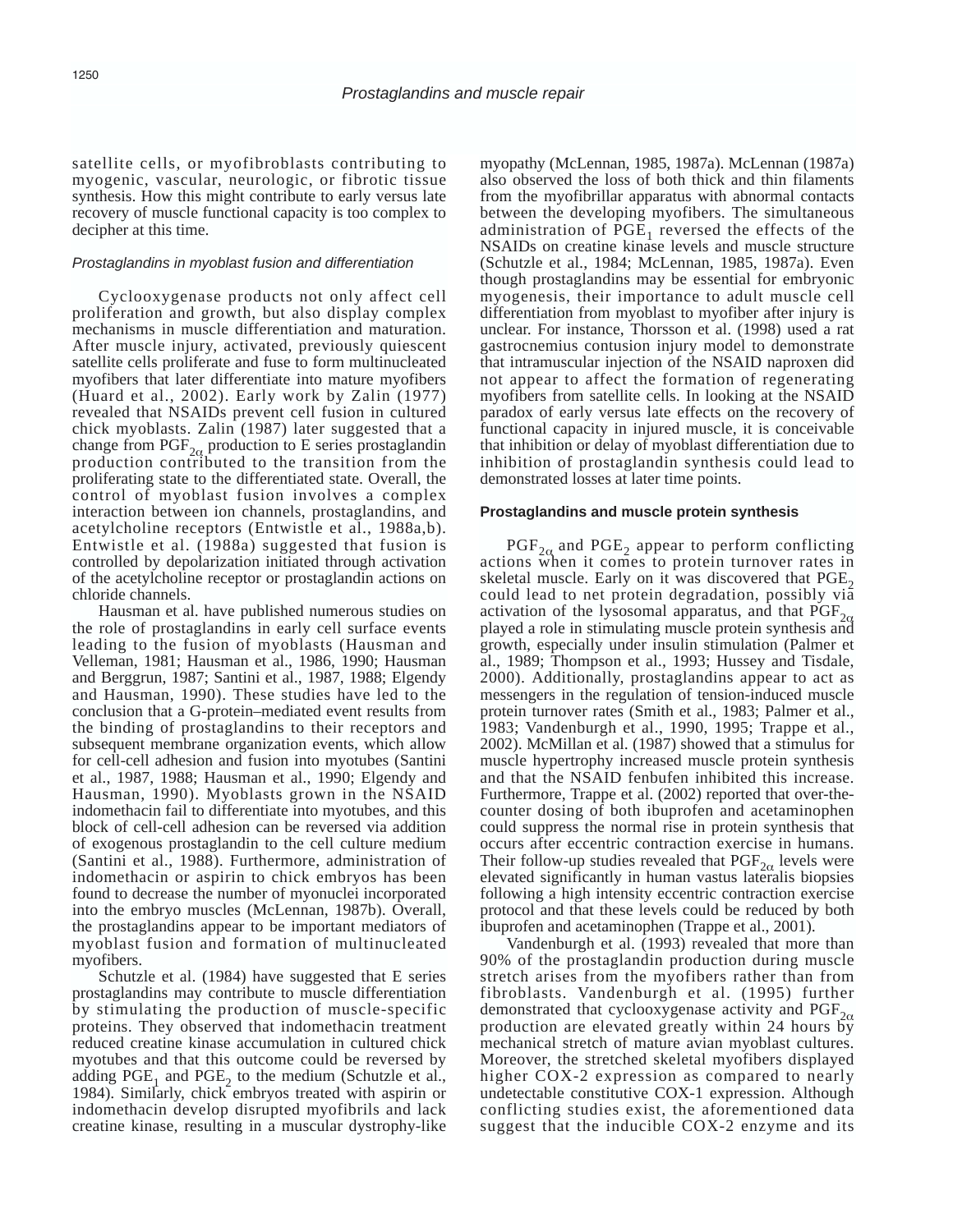products play an important role in muscle protein synthesis and that inhibition of this enzyme may lead to a reduction in the accumulation of contractile or bioenergetic proteins required for later recovery of full functional capacity (Turinsky and Loegering, 1985; McKinley and Turinsky, 1986; Barnett and Ellis, 1987; McElligott et al., 1988).

#### Prostaglandins and muscle fibrosis

Work in our laboratory has demonstrated that TGFß1 is a significant contributor to the formation of scar tissue in injured muscle (Li and Huard, 2002). The relationship between inflammation and scar tissue formation has been extensively studied in models of pulmonary fibrosis and wound healing. However, the role of inflammatory prostaglandins in the formation of muscle fibrosis after injury is undefined. By looking at other tissue types, however, it is possible to theorize how prostaglandins and myofibroblasts might interact after muscle injury.

Multiple studies have demonstrated a lack of inflammation in early trimester fetal wound healing that correlates with scarless repair (Liechty et al., 2000a,b). Likewise, several studies have shown that the addition of pro-inflammatory cytokines,  $PGE<sub>2</sub>$ , and TGF- $\beta$ 1 transformed the process of scarless wound healing into one of fibrotic scar formation (Haynes et al., 1994; Lanning et al., 2000). As previously mentioned, Wilgus et al. (2003) demonstrated that the COX-2 specific inhibitor celecoxib reduced scar tissue formation in skin wounds with a concomitant reduction in inflammatory cell infiltration and TGF-ß1 production. However, it remains to be determined whether inhibition of COX-2 and inflammation limits the formation of scar tissue after injury in muscle as it appears to do in skin wounds.

As previously mentioned in regards to satellite cells, COX-2 appears to play a role in mitogen-stimulated fibroblast cell proliferation (Kujubu et al., 1991; Scheuren et al., 2002; Frungieri et al., 2002). The COX-2 product,  $PGE<sub>2</sub>$ , is the most prevalent prostaglandin produced by fibroblasts and is a potent regulator of TGF-ß1–stimulated fibroblast proliferation and collagen synthesis (Saltzman et al., 1982; Goldstein and Polgar, 1982; Elias, 1988; McAnulty et al., 1997). Although PGE2 has been shown to increase fibroblast proliferation and collagen production, higher concentrations of PGE2 play a negative feedback role on stimulators of collagen synthesis in fibroblasts (Goldstein and Polgar, 1982; Elias, 1988; McAnulty et al., 1997). In fact, TGF-ß1 upregulates  $COX-2$  expression and increases  $PGE<sub>2</sub>$ production in fibroblasts (Diaz et al., 1989; Keerthisingam et al., 2001). Lower concentrations of PGE<sub>2</sub> appear to contribute to fibroblast proliferation and collagen production, while higher concentrations inhibit this process. Because regenerating skeletal muscle produces high levels of PGE2, it is difficult to determine whether the fibrotic phase of muscle repair is augmented or inhibited by COX-2 specific inhibition. All things considered, the role of cyclooxygenases and prostaglandins in TGF-ß1 negative feedback, combined with their roles in fibroblast proliferation and extracellular matrix synthesis, makes it difficult to predict the effect of NSAIDs on muscle fibrosis.

## **Conclusion**

In 1971, Vane proposed that aspirin-like drugs inhibit cyclooxygenase and thus block the formation of the prostaglandins, essential mediators of inflammation (Vane, 1971). These aspirin-like drugs, now known as NSAIDs, since have been shown to perform actions independent of their inhibition of cyclooxygenase (Tegeder et al., 2001). The role of NSAIDs in the inhibition of NF-κB and many other transcription factors strengthens the argument that there is much more behind the anti-inflammatory action of NSAIDs than simply changes in prostaglandin synthesis (Tegeder et al., 2001). Some NSAIDs act directly on the cell membrane to alter fluidity (Abramson and Weissmann, 1989). Thus, NSAIDs may independently influence immune cell proliferation, differentiation, lysosomal enzyme release, and chemotaxis without affecting cyclooxygenase. In trying to understand the role of prostaglandins in muscle cell biology, it is best to take into consideration which NSAIDs are being used to manipulate the synthetic pathways. Most of the studies mentioned in this review used non-selective COX inhibitors that limit the synthesis of COX-1 and COX-2 products. We are unaware of any studies examining post-traumatic muscle repair with new, more selective COX-2 inhibitors.

There are a few aspects of this review that should be highlighted. First, the possibility that COX-2 may drive the quiescent cell into an activated state is of great interest. Our laboratory has characterized a population of muscle-derived stem cells that display an improved transplantation capacity (relative to satellite cells) partially attributable to their high self-renewal ability and multipotent behavior (Qu-Petersen et al., 2002). An improved understanding of the physiologic processes driving the proliferation and differentiation of these cells during the regeneration of musculoskeletal tissues should prove quite valuable to the basic and clinical sciences. Second, it appears as though COX-2 and its products are important mediators of cellular responses to growth factors. Thus, the prostaglandins produced during the inflammatory phase after muscle injury may play an integral role in the subsequent regenerative and fibrotic phases of muscle healing. Research has clearly shown that NSAID inhibition of prostaglandin production after muscle injury results in changes in the regenerative process and long-term deficits in muscle functional capacity. The exact mechanism by which this occurs remains unknown, but disruption of growth factor–driven processes is a likely culprit. Third, it appears as though COX-2 and the prostaglandins have an important function with regards to the formation of fibrosis within diseased tissues. Whether or not they play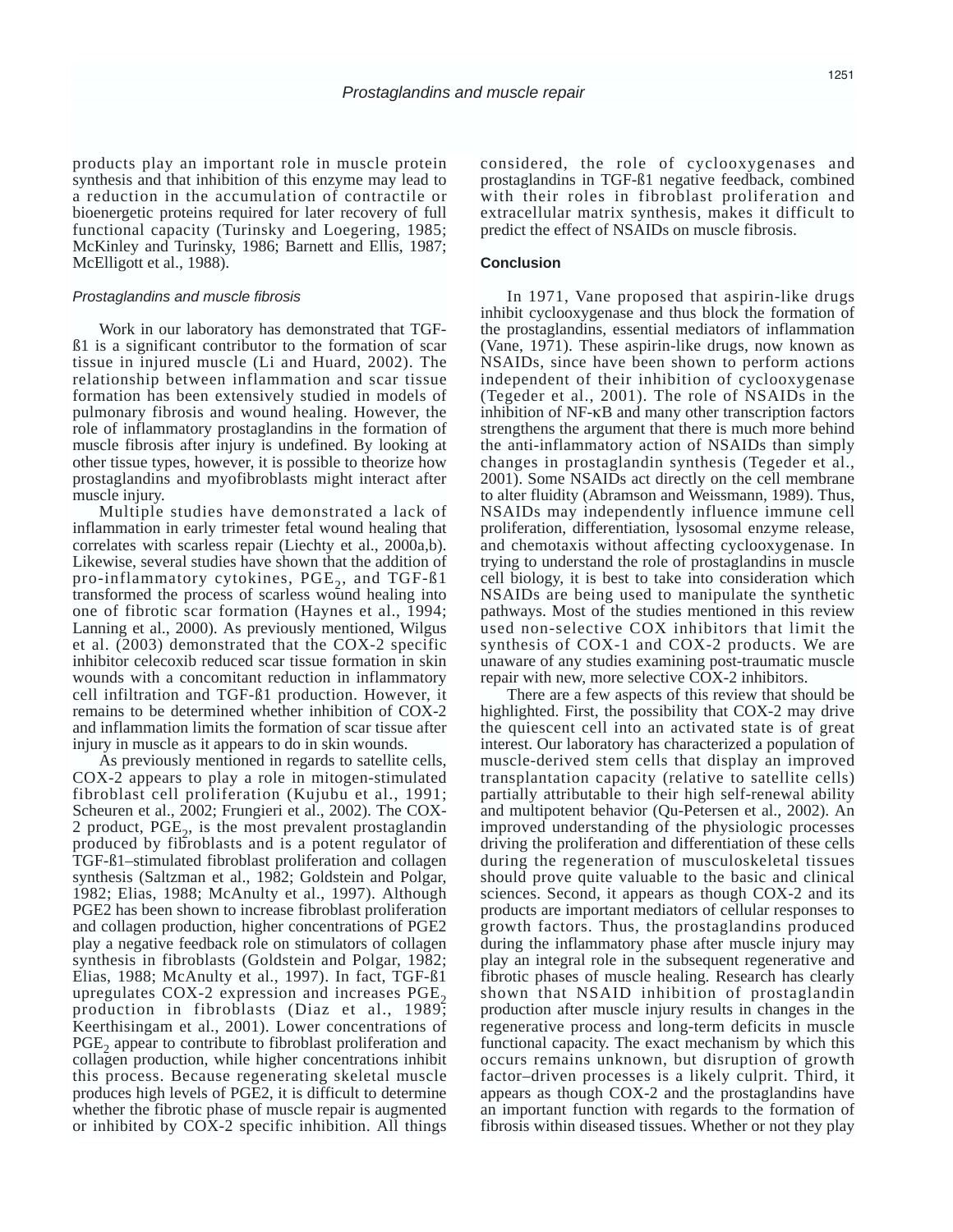a similar role in injured skeletal muscle is unclear.

Recent studies have already shown that the acute administration of COX-2 inhibitors can limit the healing of fractured bone (Simon et al., 2002). Is it possible that the same will occur with muscle healing? Will the COX-2 inhibitors limit muscle fibrosis after injury as they appear to do in skin wound healing? By using specific COX-1 or COX-2 inhibitors, as well as COX-1 and -2 knockout mice, we are currently attempting to clarify some of the mechanisms behind the paradox of early functional improvement and late functional impairment observed with use of NSAIDs in muscle injuries and repair.

Acknowledgements. The authors wish to thank Ryan Sauder for his editorial assistance with the manuscript.

## **References**

- Abramson S.B. and Weissmann G. (1989). The mechanisms of action of nonsteroidal antiinflammatory drugs. Arthritis Rheum. 32, 1-9.
- Almekinders L.C. (1999). Anti-inflammatory treatment of muscular injuries in sport. An update of recent studies. Sports Med. 28, 383- 388.
- Almekinders L.C. and Gilbert J.A. (1986). Healing of experimental muscle strains and the effects of nonsteroidal antiinflammatory medication. Am. J. Sports Med. 14, 303-308.
- Amemiya K., Semino-Mora C., Granger R.P. and Dalakas M.C. (2000). Downregulation of TGF-beta1 mRNA and protein in the muscles of patients with inflammatory myopathies after treatment with highdose intravenous immunoglobulin. Clin. Immunol. 94, 99-104.
- Barash I.A., Peters D., Friden J., Lutz G.J. and Lieber R.L. (2002). Desmin cytoskeletal modifications after a bout of eccentric exercise in the rat. Am. J. Physiol. Regul. Integr. Comp. Physiol. 283, R958- R963.
- Barnett J.G. and Ellis S. (1987). Prostaglandin E2 and the regulation of protein degradation in skeletal muscle. Muscle Nerve 10, 556-559.
- Beaton L.J., Allan D.A., Tarnopolsky M.A., Tiidus P.M. and Phillips S.M. (2002). Contraction-induced muscle damage is unaffected by vitamin E supplementation. Med. Sci. Sports Exerc. 34, 798-805.
- Beckman J.S. and Koppenol W.H. (1996). Nitric oxide, superoxide, and peroxynitrite: the good, the bad, and ugly. Am. J. Physiol. 271, C1424-C1437.
- Beiner J.M., Jokl P., Cholewicki J. and Panjabi M.M. (1999). The effect of anabolic steroids and corticosteroids on healing of muscle contusion injury. Am. J. Sports Med. 27, 2-9.
- Berlin T., Cronestrand R., Nowak J., Sonnenfeld T. and Wennmalm A. (1979). Conversion of arachidonic acid to prostaglandins in homogenates of human skeletal muscle and kidney. Acta Physiol. Scand. 106, 441-445.
- Bernasconi P., Di Blasi C., Mora M., Morandi L., Galbiati S., Confalonieri P., Cornelio F. and Mantegazza R. (1999). Transforming growth factor-beta1 and fibrosis in congenital muscular dystrophies. Neuromuscul. Disord. 9, 28-33.
- Bischoff R. (1994). The satellite cell and muscle regeneration. In: Myology. Basic and Clinical. 2nd ed. Engel A.G. and Franzini-Armstrong C. (eds). McGraw-Hill. New York. pp 97-118.

Botting R.M. (2000). Mechanism of action of acetaminophen: is there a

cyclooxygenase 3? Clin. Infect. Dis. 31, S202-S210.

- Bourgeois J., MacDougall D., MacDonald J. and Tarnopolsky M. (1999). Naproxen does not alter indices of muscle damage in resistanceexercise trained men. Med. Sci. Sports Exerc. 31, 4-9.
- Bradbury D.A., Newton R., Zhu Y.M., Stocks J., Corbett L., Holland E.D., Pang L.H. and Knox A.J. (2002). Effect of bradykinin, TGFbeta1, IL-1beta, and hypoxia on COX-2 expression in pulmonary artery smooth muscle cells. Am. J. Physiol. Lung Cell. Mol. Physiol. 283, L717-L725.
- Broekelmann T.J., Limper A.H., Colby T.V. and McDonald J.A.(1991). Transforming growth factor beta 1 is present at sites of extracellular matrix gene expression in human pulmonary fibrosis. Proc. Natl. Acad. Sci. USA 88, 6642-6646.
- Cao Y. and Prescott S.M. (2002). Many actions of cyclooxygenase-2 in cellular dynamics and in cancer. J. Cell. Physiol. 190, 279-286.
- Carpenter S. and Karpati G. (1989). Segmental necrosis and its demarcation in experimental micropuncture injury of skeletal muscle fibers. J. Neuropathol. Exp. Neurol. 48, 154-170.
- Chan Y., Li Y., Horaguchi T. and Foster W. (2002) The antifibrotic effects of suramin in injured skeletal muscle [abstr]. 48th Annual Meeting of the Orthopaedic Research Society. Dallas, TX.
- Chandrasekharan N.V., Dai H., Roos K.L., Evanson N.K., Tomsik J., Elton T.S. and Simmons D.L. (2002). COX-3, a cyclooxygenase-1 variant inhibited by acetaminophen and other analgesic/antipyretic drugs: cloning, structure, and expression. Proc. Natl. Acad. Sci. USA 99, 13926-13931.
- Childs A., Jacobs C., Kaminski T., Halliwell B. and Leeuwenburgh C. (2001). Supplementation with vitamin C and N-acetyl-cysteine increases oxidative stress in humans after an acute muscle injury induced by eccentric exercise. Free Radic. Biol. Med. 31, 745-753.
- Clanton T.L., Zuo L. and Klawitter P. (1999). Oxidants and skeletal muscle function: physiologic and pathophysiologic implications. Proc. Soc. Exp. Biol. Med. 222, 253-262.
- Confalonieri P., Bernasconi P., Cornelio F. and Mantegazza R. (1997). Transforming growth factor-beta 1 in polymyositis and dermatomyositis correlates with fibrosis but not with mononuclear cell infiltrate. J. Neuropathol. Exp. Neurol. 56, 479-484.
- Croisier J.L., Forthomme B., Namurois M.H., Vanderthommen M. and Crielaard J.M. (2002). Hamstring muscle strain recurrence and strength performance disorders. Am. J. Sports Med. 30, 199-203.
- Czaja M.J., Weiner F.R., Flanders K.C., Giambrone M.A., Wind R., Biempica L. and Zern M.A. (1989). In vitro and in vivo association of transforming growth factor-beta 1 with hepatic fibrosis. J. Cell Biol. 108, 2477-2482.
- Damon S.E., Haugk K.L., Birnbaum R.S. and Quinn L.S. (1998). Retrovirally mediated over-expression of insulin-like growth factor binding protein 4: evidence that insulin-like growth factor is required for skeletal muscle differentiation. J. Cell. Physiol. 175, 109-120
- Day C.S., Buranapanitkit B., Riano F.A., Tomaino M.M., Somogyi G., Sotereanos D.G., Kuroda R. and Huard J. (2002). Insulin growth factor-1 decreases muscle atrophy following denervation. Microsurgery 22, 144-151.
- de Asua L.J., O'Farrell M.K., Clingan D. and Rudland P.S. (1977). Temporal sequence of hormonal interactions during the prereplicative phase of quiescent cultured 3T3 fibroblasts. Proc. Natl. Acad. Sci. USA 74, 3845-3849.
- Deasy B.M., Qu-Peterson Z., Greenberger J.S. and Huard J. (2002). Mechanisms of muscle stem cell expansion with cytokines. Stem Cells 20, 50-60.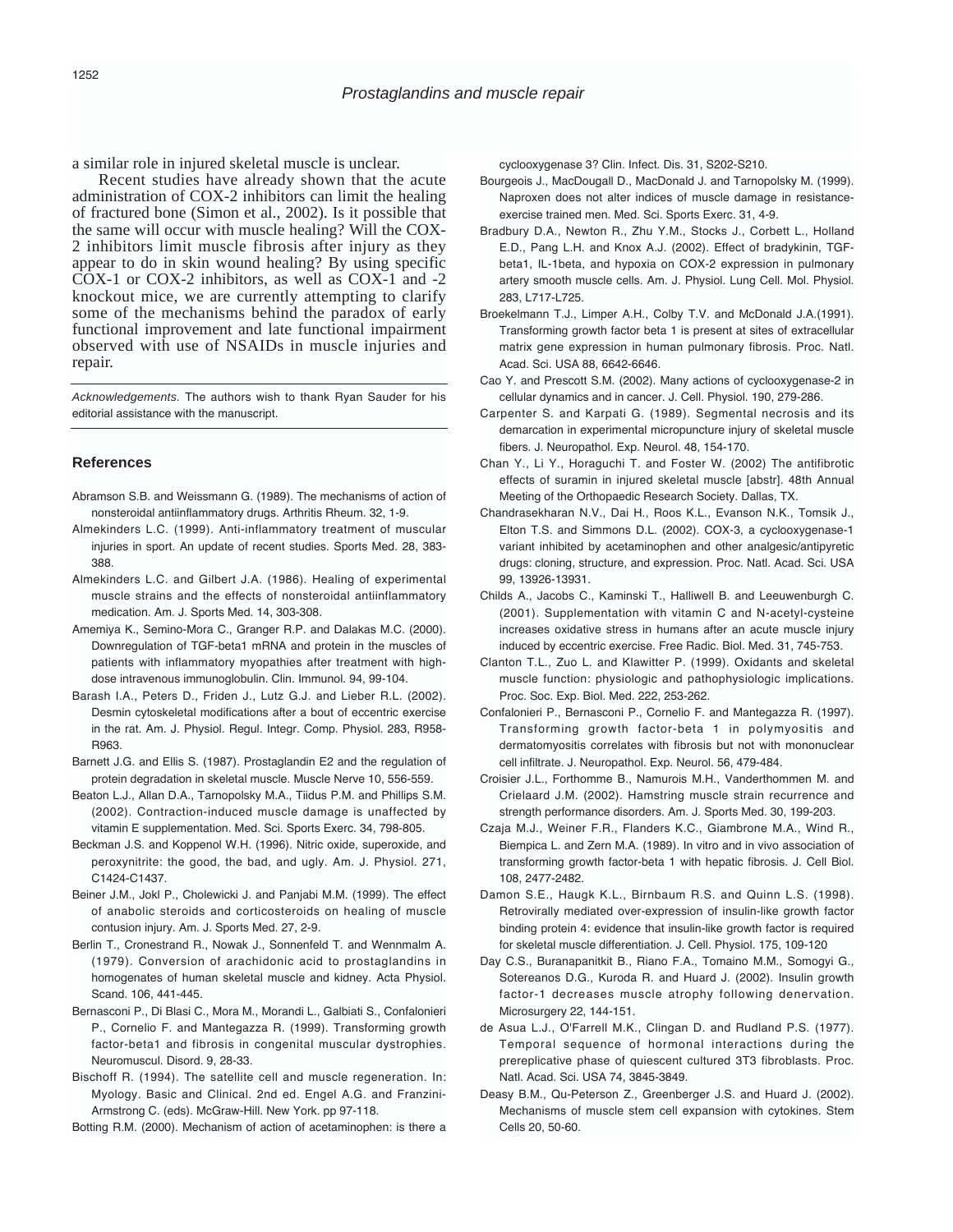- Diaz A., Varga J. and Jimenez S.A. (1989). Transforming growth factorbeta stimulation of lung fibroblast prostaglandin E2 production. J. Biol. Chem. 264, 11554-11557.
- Doumit M.E., Cook D.R. and Merkel R.A. (1993). Fibroblast growth factor, epidermal growth factor, insulin-like growth factors, and platelet-derived growth factor-BB stimulate proliferation of clonally derived porcine myogenic satellite cells. J. Cell. Physiol. 157, 326- 332.
- Ebisui C., Tsujinaka T., Morimoto T., Kan K., Iijima S., Yano M., Kominami E., Tanaka K. and Monden M. (1995). Interleukin-6 induces proteolysis by activating intracellular proteases (cathepsins B and L, proteasome) in C2C12 myotubes. Clin. Sci. (Lond). 89, 431-439.
- Elgendy H. and Hausman R.E. (1990). Prostaglandin-dependent phosphatidylinositol signaling during embryonic chick myogenesis. Cell Differ. Dev. 32, 109-115.
- Elias J.A. (1988). Tumor necrosis factor interacts with interleukin-1 and interferons to inhibit fibroblast proliferation via fibroblast prostaglandin-dependent and -independent mechanisms. Am. Rev. Respir. Dis. 138, 652-658.
- Engert J.C., Berglund E.B. and Rosenthal N. (1996). Proliferation precedes differentiation in IGF-1 stimulated myogenesis. J. Cell Biol. 135, 431-440.
- Entwistle A., Zalin R.J., Bevan S. and Warner A.E. (1988a). The control of chick myoblast fusion by ion channels operated by prostaglandins and acetylcholine. J. Cell Biol. 106, 1693-1702.
- Entwistle A., Zalin R.J., Warner A.E. and Bevan S. (1988b). A role for acetylcholine receptors in the fusion of chick myoblasts. J. Cell Biol. 106, 1703-1712.
- Fielding R.A., Manfredi T.J., Ding W., Fiatarone M.A., Evans W.J. and Cannon J.G. (1993). Acute phase response in exercise. III. Neutrophil and IL-1 beta accumulation in skeletal muscle. Am. J. Physiol. Regul. Integr. Comp. Physiol. 265, R166-R172.
- Foster W., Li Y., Usas A., Somogyi G. and Huard J. (2003). Gamma interferon as an antifibrosis agent in skeletal muscle. J. Orthop. Res. (In press).
- Frenette J., Cai B. and Tidball J. (2000). Complement activation promotes muscle inflammation during modified muscle use. Am. J. Pathol. 156, 2103-2110.
- Frungieri M.B., Weidinger S., Meineke V., Kohn F.M. and Mayerhofer A. (2002). Proliferative action of mast-cell tryptase is mediated by PAR2, COX2, prostaglandins, and PPARgamma: possible relevance to human fibrotic disorders. Proc. Natl. Acad. Sci. USA 99, 15072- 15077.
- Fukushima K., Badlani N., Usas A., Riano F., Fu F. and Huard J. (2001). The use of an antifibrosis agent to improve muscle recovery after laceration. Am. J. Sports Med. 29, 394-402.
- Garrett W.E. (1996). Muscle strain injuries. Am. J. Sports Med. 24, S2- S8.
- Gilroy D.W., Saunders M.A. and Wu K.K. (2001). COX-2 expression and cell cycle progression in human fibroblasts. Am. J. Physiol. Cell Physiol. 281, C188-C194.
- Goldstein R.H. and Polgar P. (1982). The effect and interaction of bradykinin and prostaglandins on protein and collagen production by lung fibroblasts. J. Biol. Chem. 257, 8630-8633.
- Hausman R.E. and Berggrun D.A. (1987). Prostaglandin binding does not require direct cell-cell contact during chick myogenesis in vitro. Exp. Cell Res. 168, 457-462.
- Hausman R.E., Dobi E.T., Woodford E.J., Petrides S., Ernst M. and

Nichols E.B. (1986). Prostaglandin binding activity and myoblast fusion in aggregates of avian myoblasts. Dev. Biol. 113, 40-48.

- Hausman R.E., Elgendy H. and Craft F. (1990). Requirement for G protein activity at a specific time during embryonic chick myogenesis. Cell Differ. Dev. 29, 13-20.
- Hausman R.E. and Velleman S.G. (1981). Prostaglandin E1 receptors on chick embryo myoblasts. Biochem. Biophys. Res. Commun. 103, 213-218.
- Haynes J.H., Johnson D.E., Mast B.A., Diegelmann R.F., Salzberg D.A., Cohen I.K. and Krummel T.M. (1994). Platelet-derived growth factor induces fetal wound fibrosis. J. Pediatr. Surg. 29, 1405-1408.
- Hedenberg-Magnusson B., Ernberg M., Alstergren P. and Kopp S. (2002). Effect on prostaglandin E2 and leukotriene B4 levels by local administration of glucocorticoid in human masseter muscle myalgia. Acta Odontol. Scand. 60, 29-36.
- Huard J., Li Y. and Fu F.H. (2002). Muscle injuries and repair: current trends in research. J. Bone Joint Surg. Am. 84-A, 822-832.
- Hughes C. 4th, Hasselman C.T., Best T.M., Martinez S. and Garrett W.E. (1995). Incomplete, intrasubstance strain injuries of the rectus femoris muscle. Am. J. Sports Med. 23, 500-506.
- Hurme T., Kalimo H., Lehto M. and Jarvinen M. (1991). Healing of skeletal muscle injury: an ultrastructural and immunohistochemical study. Med. Sci. Sports Exerc. 23, 801-810.
- Hurme T. and Kalimo H. (1992). Activation of myogenic precursor cells after muscle injury. Med. Sci. Sports Exerc. 24, 197-205.
- Hussey H.J. and Tisdale M.J. (2000). Effect of the specific cyclooxygenase-2 inhibitor meloxicam on tumour growth and cachexia in a murine model. Int. J. Cancer 87, 95-100.
- Ina K., Kitamura H., Tatsukawa S., Takayama T., Fujikura Y. and Shimada T. (2002). Transformation of interstitial fibroblasts and tubulointerstitial fibrosis in diabetic nephropathy. Med. Electron Microsc. 35, 87-95.
- Jackson M.J., Brooke M.H., Kaiser K. and Edwards R.H. (1991). Creatine kinase and prostaglandin E2 release from isolated Duchenne muscle. Neurology 41, 101-104.
- Jourdan K.B., Evans T.W., Goldstraw P. and Mitchell J.A.(1999). Isoprostanes and PGE2 production in human isolated pulmonary artery smooth muscle cells: concomitant and differential release. FASEB J. 13, 1025-1030.
- Kaariainen M., Jarvinen T., Jarvinen M., Rantanen J. and Kalimo H. (2000). Relation between myofibers and connective tissue during muscle injury repair. Scand. J. Med. Sci. Sports 10, 332-337.
- Kasemkijwattna C., Menetrey J., Bosch P., Moreland M.S., Fu F., Buranapanitkit B., Watkins S.C. and Huard J. (2000). The use of growth factors to improve muscle healing after strain injury. Clin. Orthop. 370, 272-285.
- Kasemkijwattana C., Menetrey J., Somogyi G., Moreland M.S., Fu F., Buranapanitkit B., Watkins S.C. and Huard J. (1998). Development of approaches to improve the healing following muscle contusion. Cell Transplant. 7, 585-598.
- Keerthingam C.B., Jenkins R.G. Harrison N.K., Hernandez-Rodriguez N.A., Booth H., Laurent G.J., Hart S.L., Foster M.L. and McAnulty R.J. (2001). Cyclooxygenase-2 deficiency results in a loss of the anti-prloiferative response to transforming growth factor-beta in human fibrotic lung fibroblasts and promotes bleomycin-induced pulmonary fibrosis in mice. Am. J. Pathol. 158, 1411-1422.
- Kellett J. (1986). Acute soft tissue injuries-a review of the literature. Med. Sci. Sports Exerc. 18, 489-500.
- Khalil N., Whitman C., Zuo L., Danielpour D. and Greenberg A. (1993).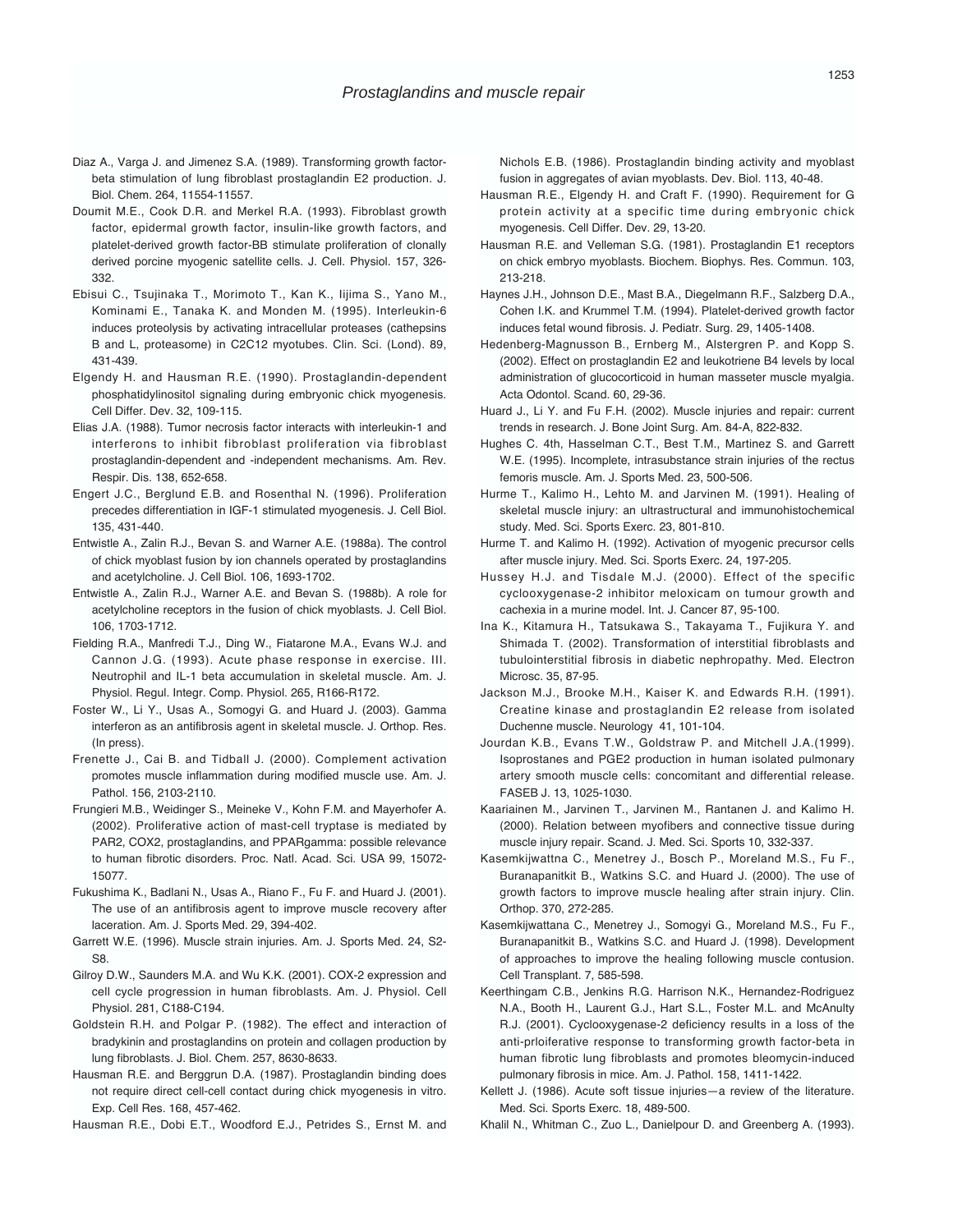Regulation of alveolar macrophage transforming growth factor-beta secretion by corticosteroids in bleomycin-induced pulmonary inflammation in the rat. J. Clin. Invest. 92, 1812-1818.

- Kujubu D.A., Fletcher B.S., Varnum B.C., Lim R.W. and Herschman H.R. (1991). TIS10, a phorbol ester tumor promoter-inducible mRNA from Swiss 3T3 cells, encodes a novel prostaglandin synthase/cyclooxygenase homologue. J. Biol. Chem. 266, 12866- 12872.
- Langley B., Thomas M., Bishop A., Sharma M., Gilmour S. and Kambadur R. (2002). Myostatin inhibits myoblast differentiation by down regulating MyoD expression. J. Biol. Chem. 277, 49831- 49840.
- Lanning D.A., Diegelmann R.F., Yager D.R., Wallace M.L., Bagwell C.E. and Haynes J.H. (2000). Myofibroblast induction with transforming growth factor-beta1 and -beta3 in cutaneous fetal excisional wounds. J. Pediatr. Surg. 35, 183-187.
- Lapointe B.M., Frenette J. and Cote C.H. (2002). Lengthening contraction-induced inflammation is linked to secondary damage but devoid of neutrophil invasion. J. Appl. Physiol. 92, 1995-2004.
- Lewis A.J., Nelson D.J. and Sugrue M.F. (1974). Proceedings: Potentiation by prostaglandin E1 and arachidonic acid of oedema in the rat paw induced by various phlogogenic agents. Br. J. Pharmacol. 50, 468P-469P.
- Lewis A.J., Nelson D.J. and Sugrue M.F.(1975). On the ability of prostaglandin E1, and arachidonic acid to modulate experimentally induced oedema in the rat paw. Br. J. Pharmacol. 55, 51-56.
- Li Y. and Huard J. (2002). Differentiation of muscle-derived cells into myofibroblasts in injured skeletal muscle. Am. J. Pathol. 161, 895- 907.
- Lieber R.L., Shah S. and Friden J. (2002). Cytoskeletal disruption after eccentric contraction-induced muscle injury. Clin. Orthop. 403, S90- S99.
- Liechty K.W., Adzick N.S. and Crombleholme T.M. (2000a). Diminished interleukin 6 (IL-6) production during scarless human fetal wound repair. Cytokine 12, 671-676.
- Liechty K.W., Kim H.B., Adzick N.S. and Crombleholme T.M. (2000b). Fetal wound repair results in scar formation in interleukin-10 deficient mice in a syngeneic murine model of scarless fetal wound repair. J. Pediatr. Surg. 35, 866-872.
- Lijnen P.J., Petrov V.V. and Fagard R.H. (2000). Induction of cardiac fibrosis by transforming growth factor-beta(1). Mol. Genet. Metab. 71, 418-435.
- Logan A., Berry M., Gonzalez A.M., Frautschy S.A., Sporn M.B. and Baird A. (1994). Effects of transforming growth factor beta 1 on scar production in the injured central nervous system of the rat. Eur. J. Neurosci. 6, 355-363.
- MacIntyre D.L., Reid W.D., Lyster D.M. and McKenzie D.C. (2000). Different effects of strenuous eccentric exercise on the accumulation of neutrophils in muscle in women and men. Eur. J. Appl. Physiol. 81, 47-53.
- MacIntyre D.L., Reid W.D., Lyster D.M., Szasz I.J. and McKenzie D.C. (1996). Presence of WBC, decreased strength, and delayed soreness in muscle after eccentric exercise. J. Appl. Physiol. 80, 1006-1013.
- Mbebi C., Hantai D., Jandrot-Perrus M., Doyennette M.A. and Verdiere-Sahuque M. (1999). Protease nexin I expression is up-regulated in human skeletal muscle by injury-related factors. J. Cell. Physiol. 179, 305-314.

McAnulty R.J., Hernandez-Rodriguez N.A., Mutsaers S.E., Coker R.K.

and Laurent G.J. (1997). Indomethacin suppresses the antiproliferative effects of transforming growth factor-beta isoforms on fibroblast cell cultures. Biochem. J. 321, 639-643.

- McArdle A., Edwards R.H. and Jackson M.J. (1991). Effects of contractile activity on muscle damage in the dystrophin-deficient mdx mouse. Clin. Sci. (Lond). 80, 367-371.
- McArdle A., Edwards R.H. and Jackson M.J. (1992). Accumulation of calcium by normal and dystrophin-deficient mouse muscle during contractile activity in vitro. Clin. Sci. (Lond). 82, 455-459.
- McArdle A., Edwards R.H. and Jackson MJ. (1994). Release of creatine kinase and prostaglandin E2 from regenerating skeletal muscle fibers. J. Appl. Physiol. 76, 1274-1278.
- McElligott M.A., Chaung L.Y., Baracos V. and Gulve E.A. (1988). Prostaglandin production in myotube cultures. Influence on protein turnover. Biochem. J. 253, 745-749.
- McKinley C.J. and Turinsky J. (1986). Prostaglandin E2 and muscle proteolysis: effect of burn injury and cycloheximide. Am. J. Physiol. 250, R207-R210.
- McLennan I.S. (1985). Inhibition of prostaglandin synthesis produces a muscular dystrophy-like myopathy. Exp. Neurol. 89, 616-621.
- McLennan I.S. (1987a). Characterization of a prostaglandin dysfunction myopathy. Muscle Nerve 10, 801-809.
- McLennan I.S. (1987b). Hormonal regulation of myoblast proliferation and myotube production in vivo: influence of prostaglandins. J. Exp. Zool. 241, 237-245.
- McLennan I.S. (1991). E and F alpha series prostaglandins in developing muscles. Prostaglandins Leukot. Essent. Fatty Acids 43, 77-82.
- McLennan I.S. (1993). Resident macrophages (ED2- and ED3-positive) do not phagocytose degenerating rat skeletal muscle fibres. Cell Tissue Res. 272, 193-196.
- McMillan D.N., Reeds P.J., Lobley G.E. and Palmer R.M. (1987). Changes in protein turnover in hypertrophying plantaris muscles of rats: effect of fenbufen-an inhibitor of prostaglandin synthesis. Prostaglandins 34, 841-852.
- Mendler L., Zador E., Ver Heyen M., Dux L. and Wuytack F. (2000). Myostatin levels in regenerating rat muscles and in myogenic cell cultures. J. Muscle Res. Cell Motil. 21, 551-563.
- Menetrey J., Kasemkijwattana C., Day C.S., Bosch P., Vogt M., Fu F.H., Moreland M.S. and Huard J. (2000). Growth factors improve muscle healing in vivo. J. Bone Joint Surg. Br. 82, 131-137.
- Menetrey J., Kasemkijwattana C., Fu F.H., Moreland M.S. and Huard J. (1999). Suturing versus immobilization of a muscle laceration. A morphological and functional study in a mouse model. Am. J. Sports Med. 27, 222-229.
- Mense S. (1981). Sensitization of group IV muscle receptors to bradykinin by 5-hydroxytryptamine and prostaglandin E2. Brain Res. 225, 95-105.
- Mishra D.K., Friden J., Schmitz M.C. and Lieber R.L. (1995). Antiinflammatory medication after muscle injury. A treatment resulting in short-term improvement but subsequent loss of muscle function. J. Bone Joint Surg. Am. 77, 1510-1519.
- Murakami M., Nakatani Y., Kuwata H. and Kudo I. (2000a). Cellular components that functionally interact with signaling phospholipase A(2)s. Biochim. Biophys. Acta 1488, 159-166.
- Murakami M., Naraba H., Tanioka T., Semmyo N., Nakatani Y., Kojima F., Ikeda T., Fueki M., Ueno A., Oh S. and Kudo I. (2000b). Regulation of prostaglandin E2 biosynthesis by inducible membrane-associated prostaglandin E2 synthase that acts in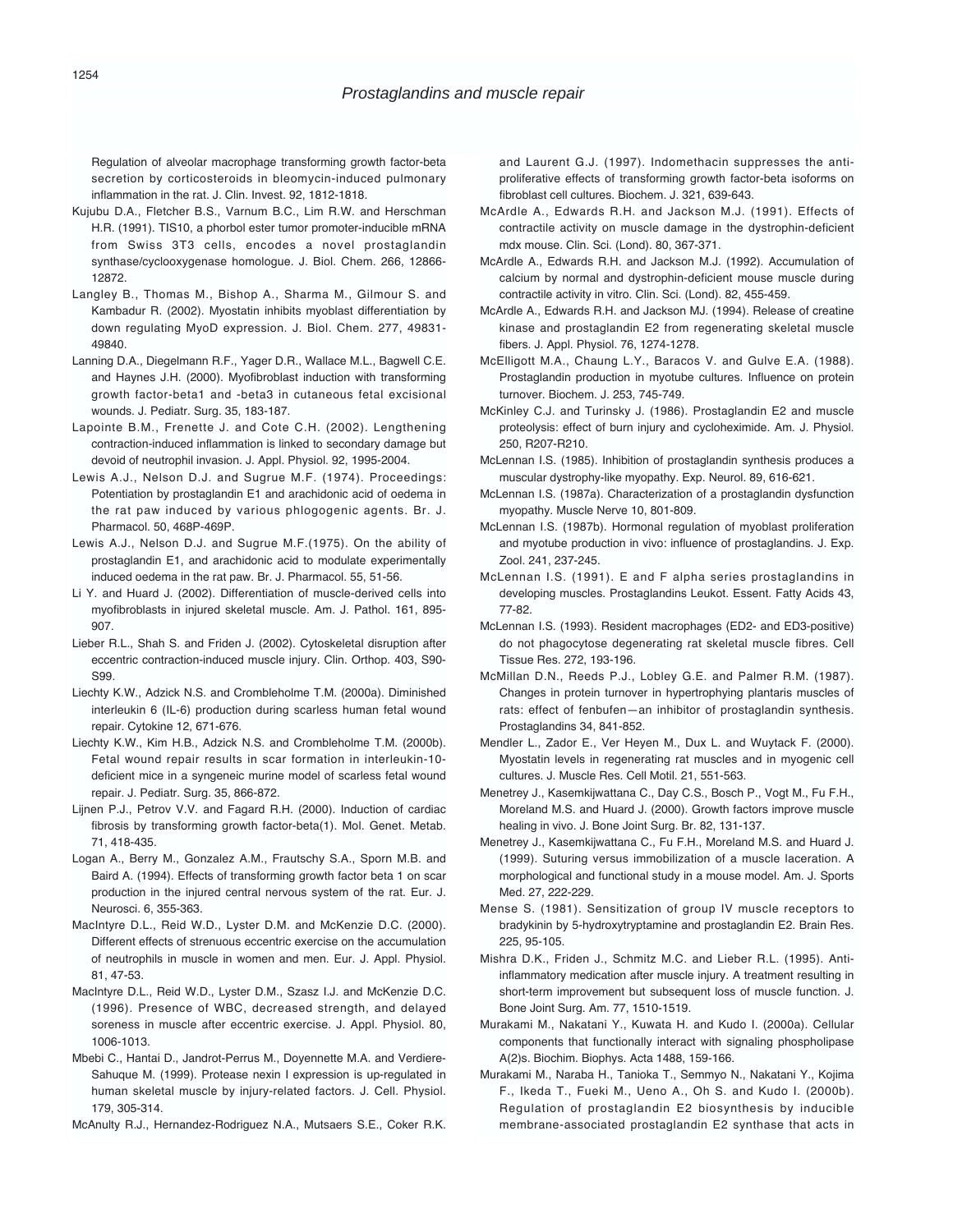concert with cyclooxygenase-2. J. Biol. Chem. 275, 32783-32792.

- Murata T., Ushikubi F., Matsuoka T., Hirata M., Yamasaki A., Sugimoto Y., Ichikawa A., Aze Y., Tanaka T., Yoshida N., Ueno A., Oh-ishi S. and Narumiya S. (1997). Altered pain perception and inflammatory response in mice lacking prostacyclin receptor. Nature. 388, 678- 682.
- O'Banion M.K., Winn V.D. and Young D.A. (1992). cDNA cloning and functional activity of a glucocorticoid-regulated inflammatory cyclooxygenase. Proc. Natl. Acad. Sci. USA 89, 4888-4892.
- Obremsky W.T., Seaber A.V., Ribbeck B.M. and Garrett W.E. Jr. (1994). Biomechanical and histologic assessment of a controlled muscle strain injury treated with piroxicam. Am. J. Sports Med. 22, 558-561.
- O'Farrell M.K., Clingan D., Rudland P.S. and Jimenez de Asua L. (1979). Stimulation of the initiation of DNA synthesis and cell division in several cultured mouse cell types. Effect of growthpromoting hormones and nutrients. Exp. Cell. Res. 118, 311-321.
- Orchard J. and Best T. (2002). The management of muscle strain injuries: an early return versus the risk of recurrence. Clin. J. Sport Med. 12, 3-5.
- Orimo S., Hiyamuta E., Arahata K. and Sugita H. (1991). Analysis of inflammatory cells and complement C3 in bupivacaine-induced myonecrosis. Muscle Nerve. 14, 515-520.
- Palmer R.M., Campbell G.P., Whitelaw P.F., Brown D.S., Bain P.A. and Hesketh J.E. (1989). The cyclo-oxygenase inhibitors indomethacin and ibuprofen inhibit the insulin-induced stimulation of ribosomal RNA synthesis in L6 myoblasts. Biochem. J. 264, 101-106.
- Palmer R.M., Reeds P.J., Atkinson T. and Smith R.H. (1983). The influence of changes in tension on protein synthesis and prostaglandin release in isolated rabbit muscles. Biochem. J. 214, 1011-1014.
- Paoni N.F., Peale F., Wang F., Errett-Baroncini C., Steinmetz H., Toy K., Bai W., Williams M., Bunting S., Gerritsen M.E. and Powell-Braxton L. (2002). Time course of skeletal muscle repair and gene expression following acute hind limb ischemia in the mouse. Physiol. Genomics. 11, 263-272.
- Pilbeam C.C., Kawaguchi H., Hakeda Y., Voznesensky O., Alander C.B. and Raisz L.G. (1993). Differential regulation of inducible and constitutive prostaglandin endoperoxide synthase in osteoblastic MC3T3-E1 cells. J. Biol. Chem. 268, 25643-25649.
- Qu-Petersen Z., Deasy B., Jankowski R., Ikezawa M., Cummins J., Pruchnic R., Mytinger J., Cao B., Gates C., Wernig A. and Huard J. (2002). Identification of a novel population of muscle stem cells in mice: potential for muscle regeneration. J. Cell. Biol. 157, 851-864.
- Rantanen J., Ranne J., Hurme T. and Kalimo H. (1995a). Satellite cell proliferation and expression of myogenin and desmin in regenerating skeletal muscle: evidence for two different populations of satellite cells. Lab. Invest. 72, 341-347.
- Rantanen J., Ranne J., Hurme T. and Kalimo H. (1995b). Denervated segments of injured skeletal muscle fibers are reinnervated by newly formed neuromuscular junctions. J. Neuropathol. Exp. Neurol. 54, 188-194.
- Rantanen J., Thorsson O., Wollmer P., Hurme T. and Kalimo H. (1999). Effects of therapeutic ultrasound on the regeneration of skeletal myofibers after experimental muscle injury. Am. J. Sports Med. 27, 54-59.
- Reynolds J.F., Noakes T.D., Schwellnus M.P., Windt A. and Bowerbank P. (1995). Non-steroidal anti-inflammatory drugs fail to enhance healing of acute hamstring injuries treated with physiotherapy. S. Afr. Med. J. 85, 517-522.
- Rios R., Carneiro I., Arce V.M. and Devesa J. (2002). Myostatin is an inhibitor of myogenic differentiation. Am. J. Physiol. Cell Physiol. 282, C993-C999.
- Rodemann H.P. and Goldberg A.L. (1982). Arachidonic acid, prostaglandin E2 and F2 alpha influence rates of protein turnover in skeletal and cardiac muscle. J. Biol. Chem. 257, 1632-1638.
- Rossi M.J., Clark M.A. and Steiner S.M. (1989). Possible role of prostaglandins in the regulation of mouse myoblasts. J. Cell. Physiol. 141, 142-147.
- Salminen A. and Kihlstrom M. (1987). Protective effect of indomethacin against exercise-induced injuries in mouse skeletal muscle fibers. Int. J. Sports Med. 8, 46-49.
- Saltzman L.E., Moss J., Berg R.A., Hom B. and Crystal R.G. (1982). Modulation of collagen production by fibroblasts. Effects of chronic exposure to agonists that increase intracellular cyclic AMP. Biochem. J. 204, 25-30.
- Samad T.A., Moore K.A., Sapirstein A., Billet S., Allchorne A., Poole S., Bonventre J.V. and Woolf C.J. (2001). Interleukin-1beta-mediated induction of Cox-2 in the CNS contributes to inflammatory pain hypersensitivity. Nature. 410, 471-475.
- Santini M.T., Indovina P.L. and Hausman R.E. (1987). Changes in myoblast membrane order during differentiation as measured by EPR. Biochim. Biophys. Acta 896, 19-25.
- Santini M.T., Indovina P.L. and Hausman R.E. (1988). Prostaglandin dependence of membrane order changes during myogenesis in vitro. Biochim. Biophys. Acta 938, 489-492.
- Sayers S.P., Knight C.A., Clarkson P.M., Van Wegen E.H. and Kamen G. (2001). Effect of ketoprofen on muscle function and sEMG activity after eccentric exercise. Med. Sci. Sports Exerc. 33, 702- 710.
- Scheuren N., Jacobs M., Ertl G. and Schorb W. (2002). Cyclooxygenase-2 in myocardium stimulation by angiotensin-II in cultured cardiac fibroblasts and role at acute myocardial infarction. J. Mol. Cell. Cardiol. 34, 29-37.
- Schutzle U.B., Wakelam M.J. and Pette D. (1984). Prostaglandins and cyclic AMP stimulate creatine kinase synthesis but not fusion in cultured embryonic chick muscle cells. Biochim. Biophys. Acta. 805, 204-210.
- Seeland U., Haeuseler C., Hinrichs R., Rosenkranz S., Pfitzner T., Scharffetter-Kochanek K. and Bohm M. (2002). Myocardial fibrosis in transforming growth factor-beta(1) (TGF-beta(1)) transgenic mice is associated with inhibition of interstitial collagenase. Eur. J. Clin. Invest. 32, 295-303.
- Sheehan S.M. and Allen R.E. (1999). Skeletal muscle satellite cell proliferation in response to members of the fibroblast growth factor family and hepatocyte growth factor. J. Cell. Physiol. 181, 499-506.
- Simon A.M., Manigrasso M.B. and O'Connor J.P. (2002). Cyclooxygenase 2 function is essential for bone fracture healing. J. Bone Miner. Res. 17, 963-976.
- Sinatra R. (2002). Role of COX-2 inhibitors in the evolution of acute pain management. J. Pain Symptom Manage. 24, S18-S27.
- Smith C.J., Zhang Y., Koboldt C.M., Muhammad J., Zweifel B.S., Shaffer A., Talley J.J., Masferrer J.L., Seibert K. and Isakson P.C. (1998). Pharmacological analysis of cyclooxygenase-1 in inflammation. Proc. Natl. Acad. Sci. USA. 95, 13313-13318.
- Smith R.H., Palmer R.M. and Reeds PJ. (1983). Protein synthesis in isolated rabbit forelimb muscles. The possible role of metabolites of arachidonic acid in the response to intermittent stretching. Biochem. J. 214, 153-161.